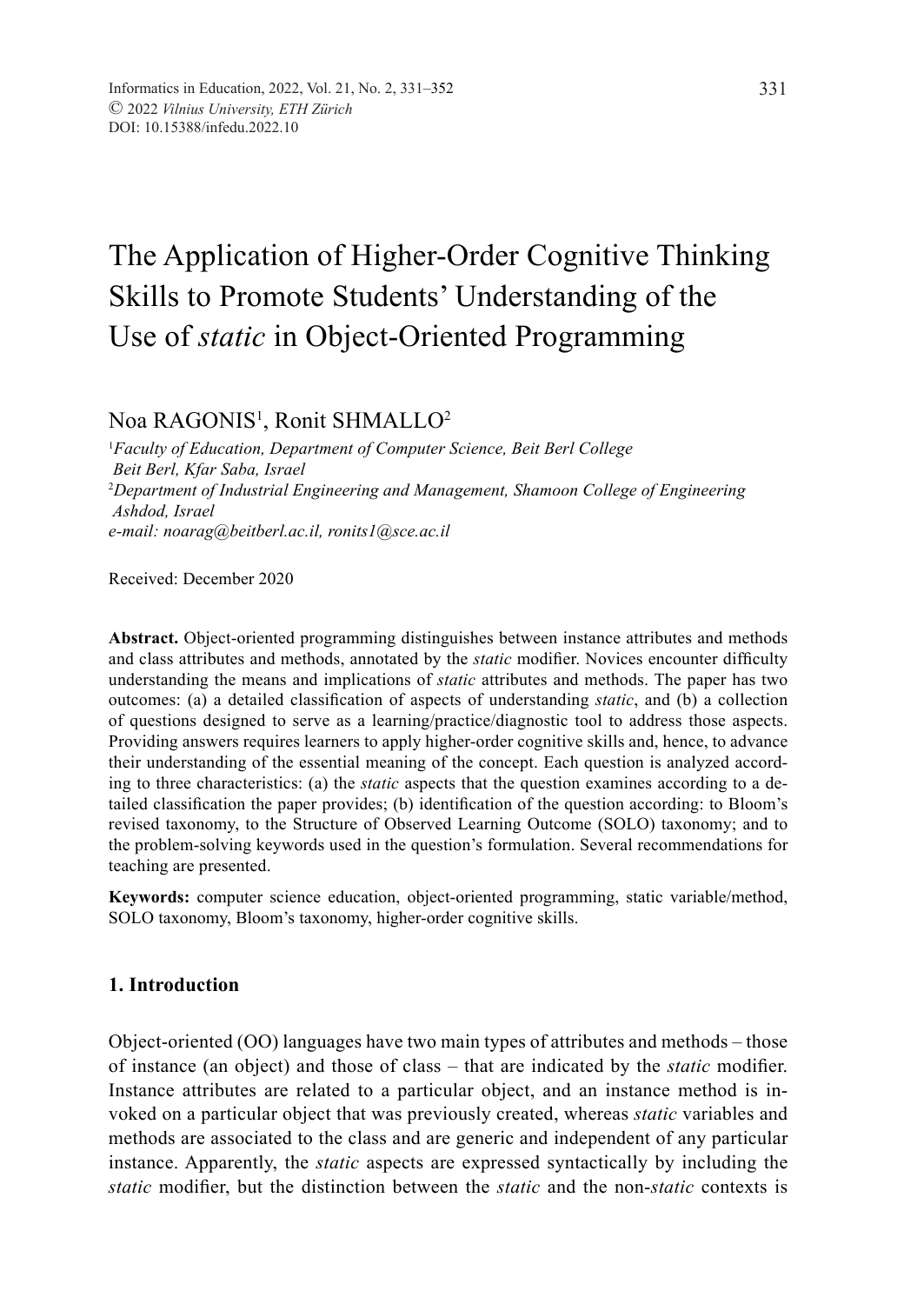based on the roles of those attributes or methods in the problem solution. The considerations while designing a solution to a problem – whether an attribute characterizes an object of the class or characterizes the class – are not syntactical, but they involve a deep understanding of object-oriented programming (OOP). Understanding the *static* notion involves further aspects such as memory allocation, access rules, program execution, and abstraction.

Students' obstacles in understanding different OOP concepts have been studied extensively (Eckerdal & Thuné, 2005; Kaczmarczyk *et al.*, 2010; Qian & Lehman, 2017; Sorva, 2007, 2008; Xinogalos, 2015), but only a few studies have been concerned about the *static* notion and the challenge to learn and understand it (Chen *et al.*, 2012; Shmallo *et al.*, 2012). None of these studies was devoted directly to the *static* notion or to its various interpretations and implementations. The current study aims at closing this gap by presenting a detailed classification of aspects of using *static* in various contexts, and by developing a collection of questions covering those aspects. The aim is that the collection of questions will serve as a learning/practice/diagnostic tool to be used by educators. Each of the developed questions covers various interpretations and contexts of *static* variables and methods, such as the following: refer to *static* variables in *static* and non-*static* contexts; invoke *static* methods from *static* and non-*static* contexts; examine the validity of references to *static* variables or methods; convert code between the two contexts; and examine the significance of the two contexts referring to aspects of software design.

The paper presents a classification of seven categories that consist of 24 precise aspects of using *static*; and offers a collection of questions to serve as a learning/practice/ diagnostic tool. Each question is addressed by (a) the *static* aspects that the question examines according to the detailed classification; (b) an interpretation of the question in relation to Bloom's revised taxonomy of the cognitive processes of learners when solving problems and to the Structure of the Observed Learning Outcome (SOLO) taxonomy; and (c) the pedagogical aspects reflected in the question formulation. The questions were tested with 75 college students on two paths and were improved to account for students' obstacles in understanding the questions. The questions are presented in Java and can be easily transferred to other OOP programming languages, but the expected answers could be different, depending on the particular language rules for the use of *static*.

In what follows we present background on students' conceptions regarding *static* and on the educational learning approaches that led to the development of the questions; the classifications of aspects of understanding *static*; and a detailed presentation of six example questions addressing their goals at the conceptual level, the cognitive level, and the pedagogical level. We also present some implications for teaching, learning, and evaluating.

## **2. Background**

In this section we present the basis for constructing the questions: the essential OOP misconceptions particularly in relation to the *static* notion, the role of *static* variables and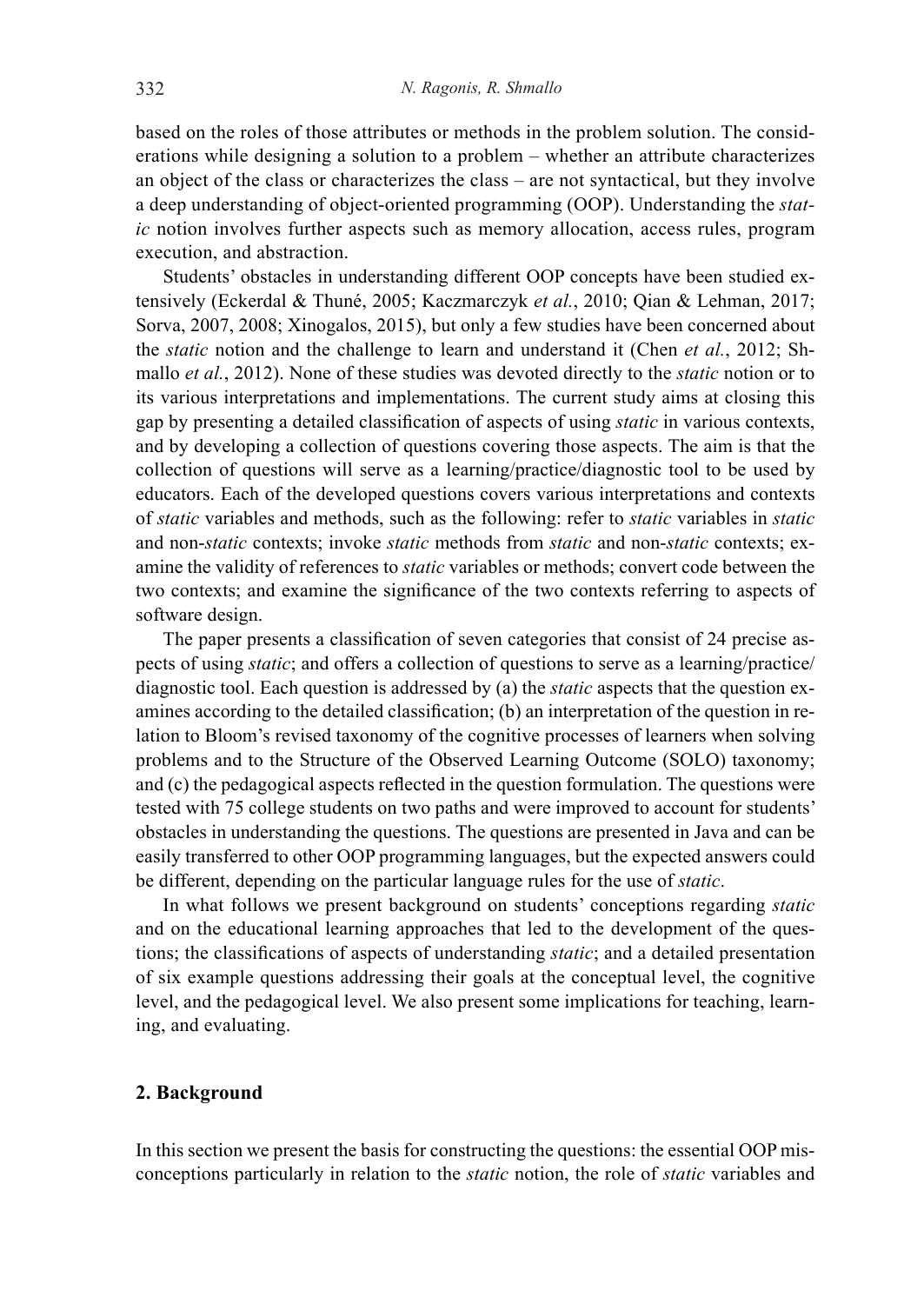*static* methods as reflected in the code design, and the cognitive educational approaches that follow the principles under which they were developed.

## 2.1. *Misconceptions about OOP Concepts*

It is already well known that novices confuse the basic OO notions "class" and "object" and run into obstacles when trying to distinguish between their essence and usage (e.g., Holland *et al.*, 1997; Qian & Lehman, 2017; Shmallo *et al.*, 2012). In particular, they demonstrate difficulties in properly comprehending the notion of an instance (Eckerdal & Thuné, 2005; Xinogalos, 2015). Some view a class as being composed of a collection of sub-components (Thomasson *et al.*, 2006), sub-parts (Teif & Hazzan, 2006), or subsets (Xinogalos, 2015) of objects. Others perceive the terms *class* and *object* as equivalent or view a class as being composed of exactly one object (Eckerdal & Thuné, 2005; Garner *et al.*, 2005; Holland *et al.*, 1997).

Those misconceptions seem to stem from novices' difficulty in differentiating between the declarative phase of a program, where classes are defined, and the execution phase, where objects are created and used (e.g., Ragonis & Ben-Ari, 2005a). Some do not understand the need for the process of instance creation upon execution (Garner *et al.*, 2005; Ragonis & Ben-Ari, 2005b), and some do not understand the mechanism of instance creation and have difficulties realizing their memory allocation (e.g., Kaczmarczyk *et al.*, 2010; Ma *et al.*, 2007; Sorva, 2007). Additional difficulties arise when coping with how to access objects' attributes, believing, for example, that it is possible to access them directly from an outer class, although they were defined with private access (Shmallo *et al.*, 2012). Moreover, students demonstrate difficulties in comprehending the unique role of the "main" class and the main method versus classes that present an entity type (Ragonis & Ben-Ari, 2005b).

Previous research has dealt with the notion of *static* in the context of understanding OOP concepts, but it has not been directly addressed. Research regarding novices' misconceptions found that students confused the properties of *static* data members with constant data members (Chen *et al.*, 2012). Research that addressed novices tended to expand and reduce properties of terms such as *static* and *access* and reported that students believed that a *static* variable may have many occurrences rather than only one, thus expanding its number of occurrences (Shmallo *et al.*, 2012). In research that focused on students' conceptions and misconceptions regarding the *this* reference it was found that only 60% of the students indicated correctly that the *this* reference should not be used in any *static* context, and students showed difficulties when they needed to develop a *static* method replacing an instance method comprising the *this* reference (Ragonis & Shmallo, 2017, 2018; Shmallo & Ragonis, 2020). Conclusions in relation to students' understanding of the *static* notion are limited, since they arose during research on other concepts. As far as we know, no research has previously been dedicated to the *static* notion per se.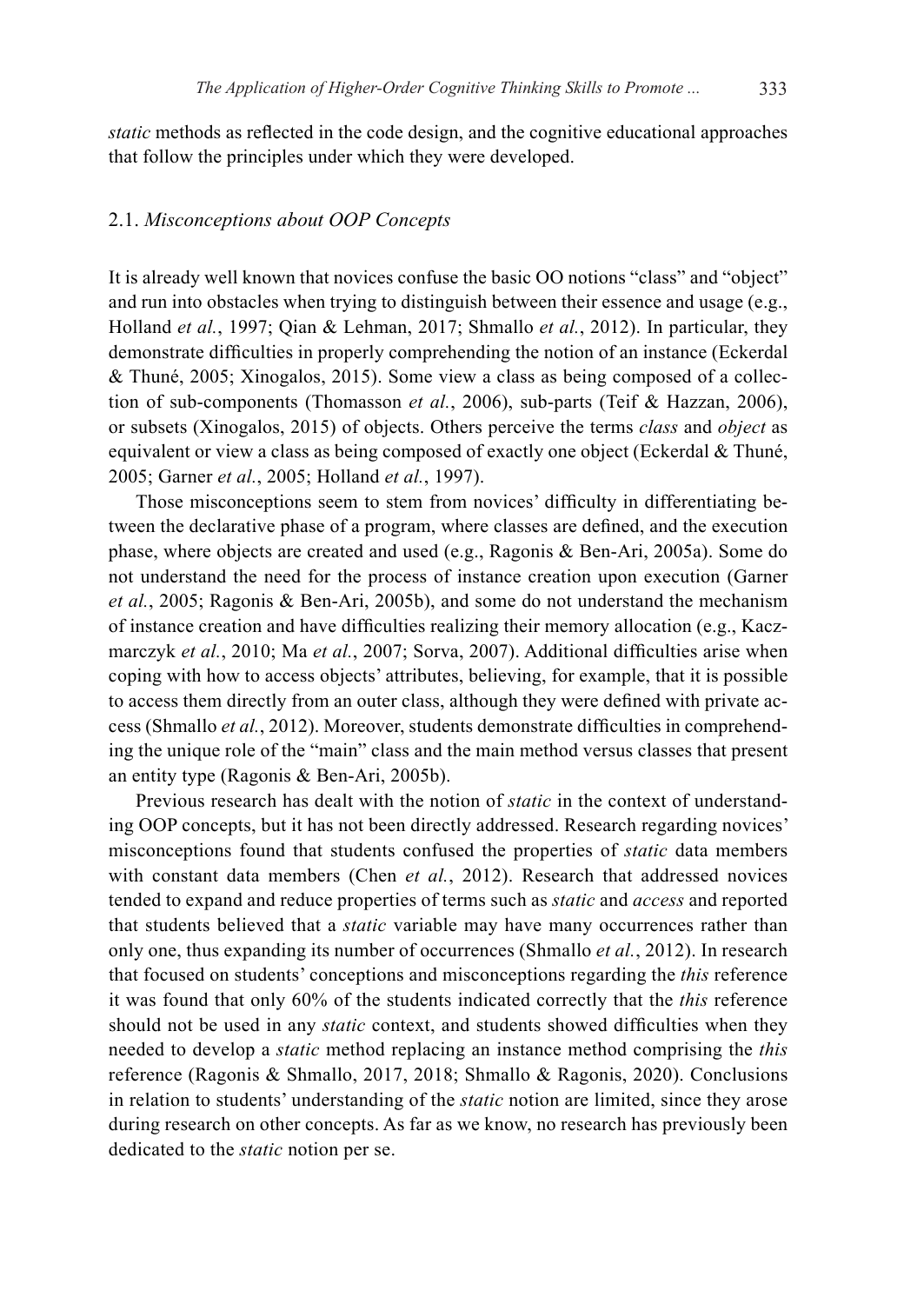## 2.2. *Static Notion in OOP Languages*

Two main types of variables and methods are used in OO languages, resulting in important differences in program design (Lewis & Loftus, 2009; Olsson, 2020; Oracle, n.d.):

- 1) Instance variable vs. *static* variable An instance variable is one per instance of a class (object), while a *static* variable is one per class. Each instance has its own instance variables, while all instances share one copy of a *static* variable.
- 2) Instance method vs. static method An instance method characterizes the behavior of a class object, while a static method characterizes the class. An instance method is invoked only by an object identifier and refers to the instance variables, while a static method does not refer to any particular object (even though the static method can be accessed by the class name or by each of its instances).

A *static* variable has the advantage of persisting throughout the life of the program. Therefore, it can be used, for example, to count the number of times that a method has been called. Moreover, *static* methods can be included in (a) a class that defines an object type; (b) a special class designed to serve as a collection of *utils*; and (c) the "main" class, such as the *main* method, the most common example of a *static* method, which is the entry point of any program. This variety adds to students' confusion. Each programming language has its own rules about accessing a variable or method declared as *static* and about the access to variables or methods from a *static* method.

# 2.3. *Teaching Approaches That Led to Development of the Tool*

Coping with in-depth understanding of the *static* notion requires students to apply higher-order cognitive skills (HOCS). We developed and tested a collection of questions in the framework of HOCS, in relation to Bloom's revised taxonomy and the SOLO taxonomy and in relation to pedagogical problem-solving aspects reflected in the question formulation. Here we elaborate on those approaches.

# 2.3.1. *Higher-Order Cognitive Skills*

HOCS are skills that go beyond basic comprehension of a problem or concept. Students must acquire HOCS in order to make a decision under various conditions and to apply the knowledge acquired in class in novel and real-life situations (Bagarukayo *et al.*, 2012; Mbarika *et al.*, 2010; Zoller, 2003; Zoller *et al.*, 2002). HOCS promote learning and the development of capabilities such as asking questions, critical thinking, decision making, problem solving, and conceptualization of fundamental concepts (Leou *et al.*, 2006). Improving students' HOCS enhances the learners' abilities to identify, integrate, evaluate, and interrelate concepts within a given problem domain and thereby to make the appropriate decisions to solve a problem (Bagarukayo *et al.*, 2012).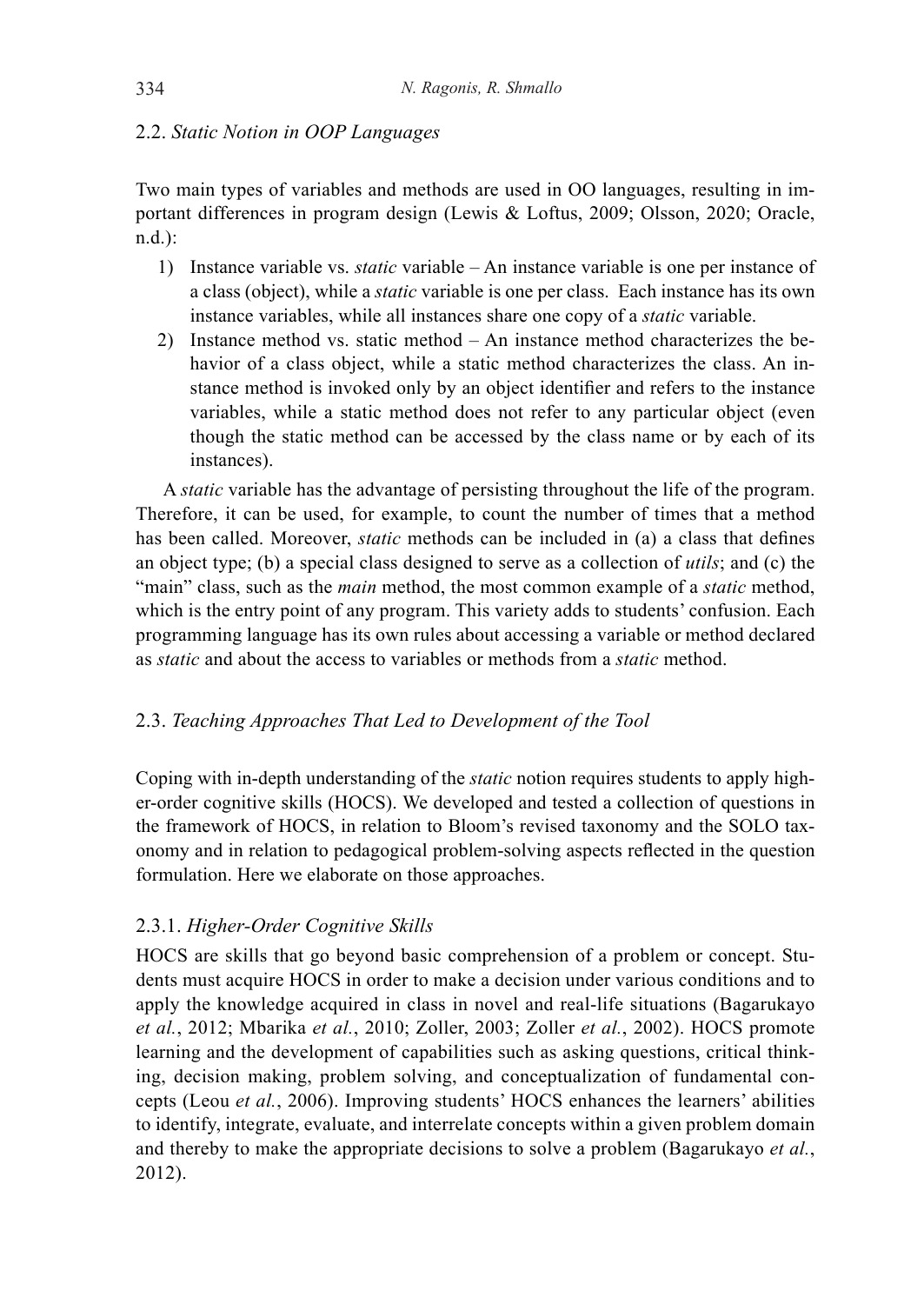#### 2.3.2. *Bloom's Taxonomy of Educational Objectives*

Bloom's taxonomy (1956) is the most fundamental taxonomy, classifying learning objectives in education into six levels involved in planning students' learning and evaluating their achievements. The revised taxonomy presented by Anderson and Krathwohl (2001) kept the six classifications but updated the lowest and the highest levels and changed the wording to verbs that emphasize the doing. Further, the revision suggested that the upper three levels are not hierarchical but rather express similar cognitive abilities, identified as metacognitive knowledge. We adopted this approach and use the following verbs (in gerund form): level 1 is remembering; level 2 is understanding; level 3 is applying; level 4 is analyzing; level 5 is evaluating; and level 6 is creating. Like Anderson and Krathwohl (2001), we do not consider levels 4–6 hierarchical.

Attempts to apply Bloom's taxonomy in computer science (CS) education have been done earlier. For example, it was applied in CS course design, evaluation, and assessment, including introductory programming exams (Thompson *et al.*, 2008). It was also used in determining three difficulty levels for questions; for examining papers based on the criteria of keywords found in the questions; and for cross analysis of student performance, cognitive skill requirements, and module learning outcomes (Jones *et al.*, 2009).

#### 2.3.3. *Structure of Observed Learning Outcome Taxonomy*

The SOLO taxonomy describes levels of increasing complexity in learners' understanding of subjects or performance tasks (Biggs  $\&$  Collis, 2014). The taxonomy consists of five levels in the order of students' understanding of a learning task. Level 1 is prestructural (P): the student does not understand the task and refers to irrelevant aspects to solve it. Level 2 is unistructural (U): the student focuses on one relevant aspect to solve the task. Level 3 is multistructural (M): the student focuses on more than one relevant aspect to solve the task but does not integrate those aspects. Level 4 is relational (R): the student integrates several aspects of the task into a coherent structure in order to solve it. Level 5 is extended abstract (EA): the student incorporates the structure in a new one and adds more features, representing a higher and newer state of performance. The taxonomy may be used as an instructional as well as an evolutional tool. We adopted the SOLO taxonomy to classify the levels of increasing complexity in learners' understanding as should be reflected in their answers.

The SOLO taxonomy has been applied in the field of CS education to categorize students' cognitive abilities in various programming tasks, such as code comprehension, code writing and reading, and algorithm design (e.g., Ginat & Menashe, 2015; Izu *et al.*, 2016; Lister *et al.*, 2006; Qahmash *et al.*, 2017).

#### 2.3.4. *Pedagogical Approach of Problem-Solving Questions in Computer Science*

Developing HOCS requires learning assignments that do not just settle on common types of questions, but rather refine concepts with questions that confront conflicts, and in relation to programming, in complex contexts that allow coverage of all aspects of a concept. In the development of our collection of questions and in their interpretation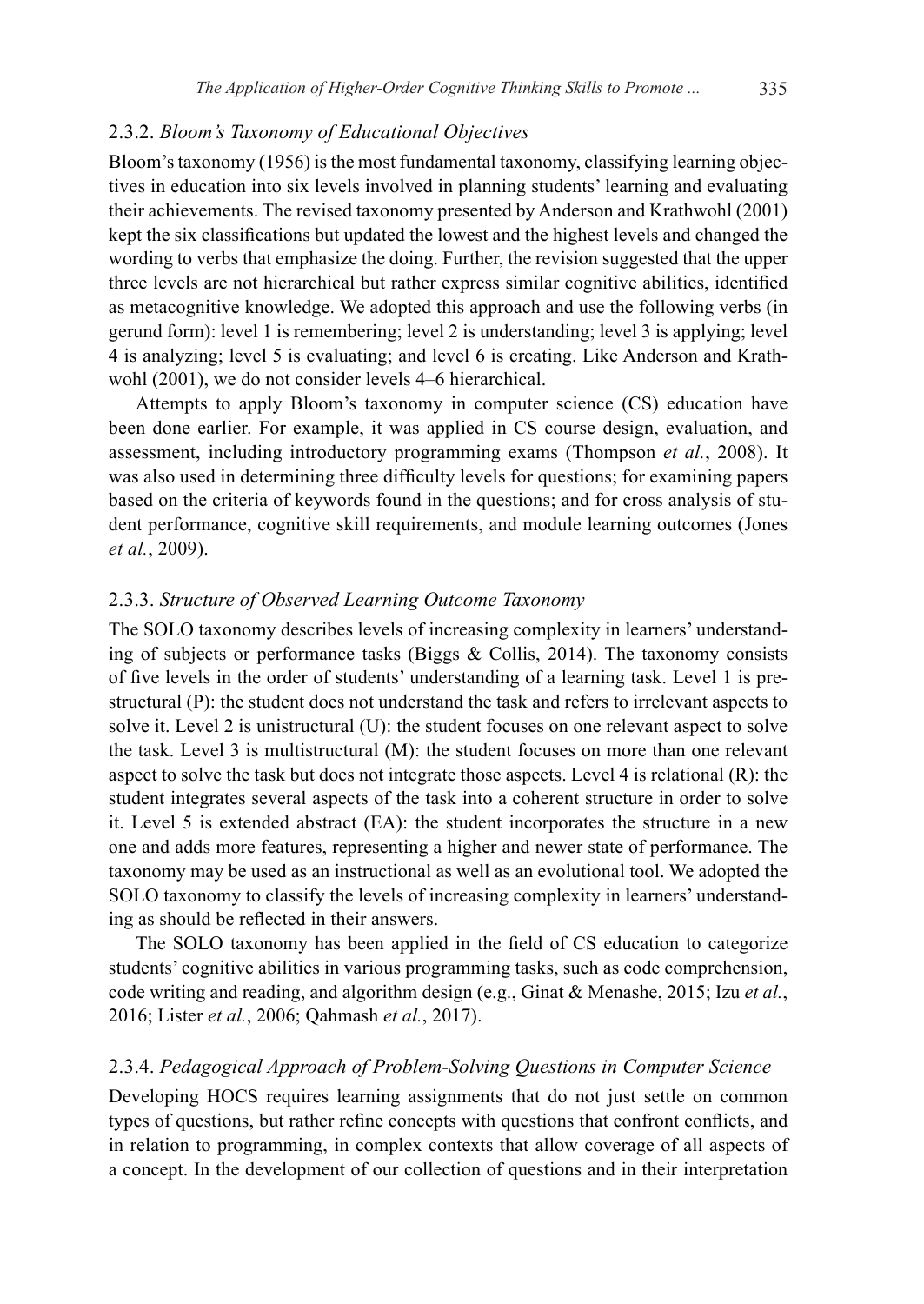as presented below, we covered multilayers of the *static* notion and used 11 out of 12 different types of question formulations suggested by Ragonis (2012). In addition, we classified keywords that appear in problem-solving questions into nine categories related to Bloom's cognitive levels 4–6 (Ragonis & Shilo, 2013). The categorization table appears in Appendix A.

## **3. Aspects of Understanding** *static*

We categorized the various facets of the *static* role and usage into seven classifications, consisting of 24 precise aspects. The classification is based on the background presented in section *'Static* Notion in OOP Languages' and on the authors' accumulated experience teaching this complicated concept, which includes accumulating some initial findings from using the collection of questions in classes.

The list is grouped into classifications A–G:

- A*.* Static *variable and* static *method declaration:*
	- A1. A s*tatic* variable is defined using the *static* modifier.
	- A2. A s*tatic* method is defined by the *static* modifier.
	- A3. A s*tatic* method uses parameters for any needed data.
- B*.* Static *variable memory allocation:* 
	- B1. A s*tatic* variable is allocated once.
	- B2. Each updating of a *static* variable relates to the same place in memory.
	- B3. A *static* variable has one value at a given state.
- C*. Access to* static *variable:*
	- C1. A *static* variable can be accessed by referring to each of the class objects.
	- C2. A *static* variable can be accessed by referring to the class name.
	- C3. An instance method can access a *static* variable.
	- C4. A *static* method can access a *static* variable.
- D*. Access to* static *method:*
	- D1. A *static* method can be accessed by an object of the same class.
	- D2. A *static* method can be accessed from outside the class by the class name.
	- D3. A *static* method can be accessed directly from the same class.
	- D4. A *static* method cannot be accessed by an object from another class.
	- D5. A *static* method can be accessed without creation of any object.
- E*. Access by* static *method or from* static *context:*
	- E1. A *static* method cannot access an instance attribute.
	- E2. A *static* method cannot access an instance method directly.
	- E3. A class name cannot be used to access an instance method.
- F*. Connotation and purpose of* static *variable:* 
	- F1. A *static* variable can be used for communication between objects.
	- F2. A *static* variable can be used to count the number of class objects created.
	- F3. A *static* variable can be used to create a unique ID of an object.

F4. A *static* variable should be managed consistently according to the code design purpose.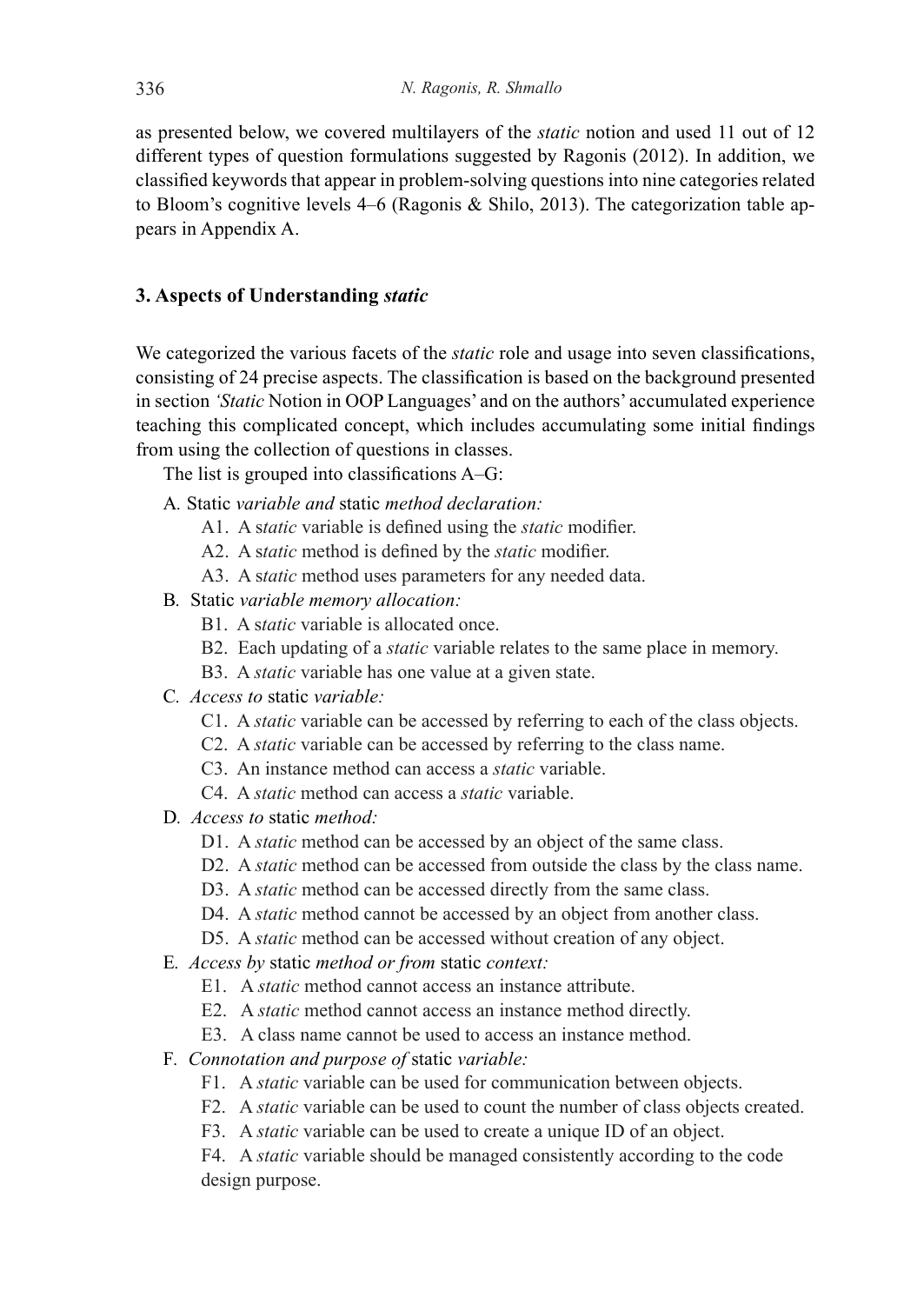G*. Connotation and purpose of* static *method:*

G1. A *static* method is generic and independent of any instance attributes.

The above classification scheme is the conceptual base that expresses the interpretation of SOLO taxonomy in the context of the current research and enables us to classify the collection of questions. The knowledge and thinking skills students require to answer the questions are reflected in our interpretation of SOLO levels 1–5:

- Level 1: Prestructural Providing an answer requires the student to implement knowledge in relation to *static* in a superficial manner using basic rules, for example, a *static* variable can be accessed by each of the class objects.
- **Level 2:** Unistructural Providing an answer requires the student to focus on only one relevant aspect of *static*, for example, writing an instruction to call a *static* method from an outer class.
- **Level 3:** Multistructural Providing an answer requires the student to focus on more than one relevant aspect of *static*, but there is no need to integrate those aspects. An example is implementation of a *static* method that relates to an array of objects that have a *static* variable.
- **Level 4:** Relational Providing an answer requires the student to integrate several aspects of *static*, for example, using discretion in developing a getter or setter method for a *static* variable.
- **Level 5:** Extended Abstract Providing an answer requires the student to incorporate knowledge on *static* in a new interpretation representing a higher and newer state of performance. An example is understanding the consequence of converting a *static* method to an instance method, by presenting discretions and implementing the needed changes, or making up a new goal for a *static* variable.

# **4. Collection of Questions**

The collection consists of 22 questions, each focusing on different aspect(s) of the implication and implementation of the *static* notion.

**Questions Context.** The questions introduced to students relate to a project including three classes:

- Class *Box*: represents a three-dimensional box, with a *static* variable *num*, and a *static* method *whichNum()*
- Class *BoxUtils*: is a collection of *utils* methods that implement three *static* methods
- Class *Test*: has a *main()* method aimed at creating objects and testing the variety of instance methods and *static* methods.

Each question addresses part of the project. The collection of questions appears in Appendix B.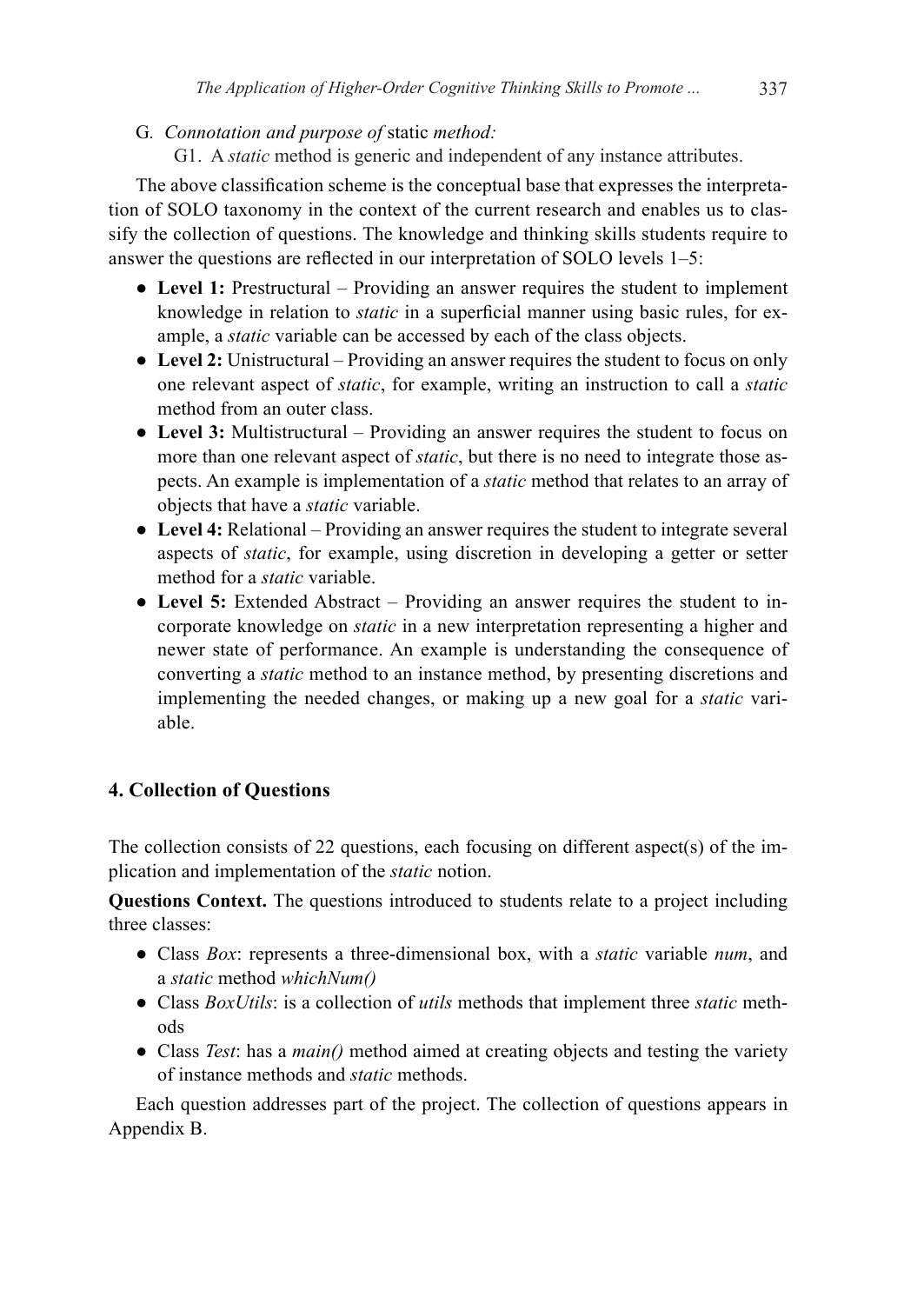**Presentation Structure.** The structure of each question consists of the question's target, formulation, and expected answer. Each question is analyzed according to three characteristics:

- (a) **The** *static* **aspects** that the question examines, according to the categories presented in the section "Aspects of Understanding *static*".
- (b) **Assignment of the question to level(s) of the two taxonomies:** the revised Bloom taxonomy (Anderson & Krathwohl, 2001), which identifies the learning objective that the student will achieve when solving the question correctly; and the SOLO taxonomy (Biggs & Collis, 2014), which identifies the cognitive abilities learners acquire as learning outcomes for solving future problems. It is important to note that we relate to Bloom's taxonomy as nonhierarchical, and a question can address some learning objectives from different categories. When a question is associated with more than one level, it is displayed in descending order of the level number, from the highest to the lowest.
- (c) **Pedagogical aspects that examine cognitive ability** to cope with questions that call for a significant understanding of the concepts. This includes **the question type** (Ragonis, 2012); and **the category of problem-solving keywords** used in the question (Ragonis & Shilo, 2013).

In what follows we present six examples to illustrate the analysis of questions. The full analysis can be found in the complementary materials.

## 4.1. *Question 2*

Question 2 displays three alternative instructions. Each accesses the *static* method *whichNum()* in class *Box*, which returns the value of the *static* variable *num*.

## **The question**

Replace the statement in Line 1 at the *main()* method with each of the following statements, and state for each whether it is correct or not. If it is correct, display the output; if not, explain why.

- I. System.out.println ("Print:" + boxArr[1].whichNum ());
- II. System.out.println ("Print:" + topBox.whichNum ());
- III. System.out.println ("Print:" + Box.whichNum ());

# **Expected answer**

Instructions I and II are correct, since the *static* method *whichNum()* can be accessed by an instance of the same class. Instruction III is correct, since the reference is by the class name. The output for all instructions will be "Print:4".

| <i>Static</i> aspects | • The <i>static</i> method <i>which Num()</i> can be accessed by each of the class<br>objects – $boxArr[1]$ , topBox (D1) or by the class name Box (D2)<br>• The <i>static</i> method <i>whichNum()</i> can access the <i>static</i> variable $num$ |
|-----------------------|-----------------------------------------------------------------------------------------------------------------------------------------------------------------------------------------------------------------------------------------------------|
|                       | (C4)                                                                                                                                                                                                                                                |
|                       | Bloom's taxonomy Level 3 – Applying                                                                                                                                                                                                                 |

## **The question interpretation**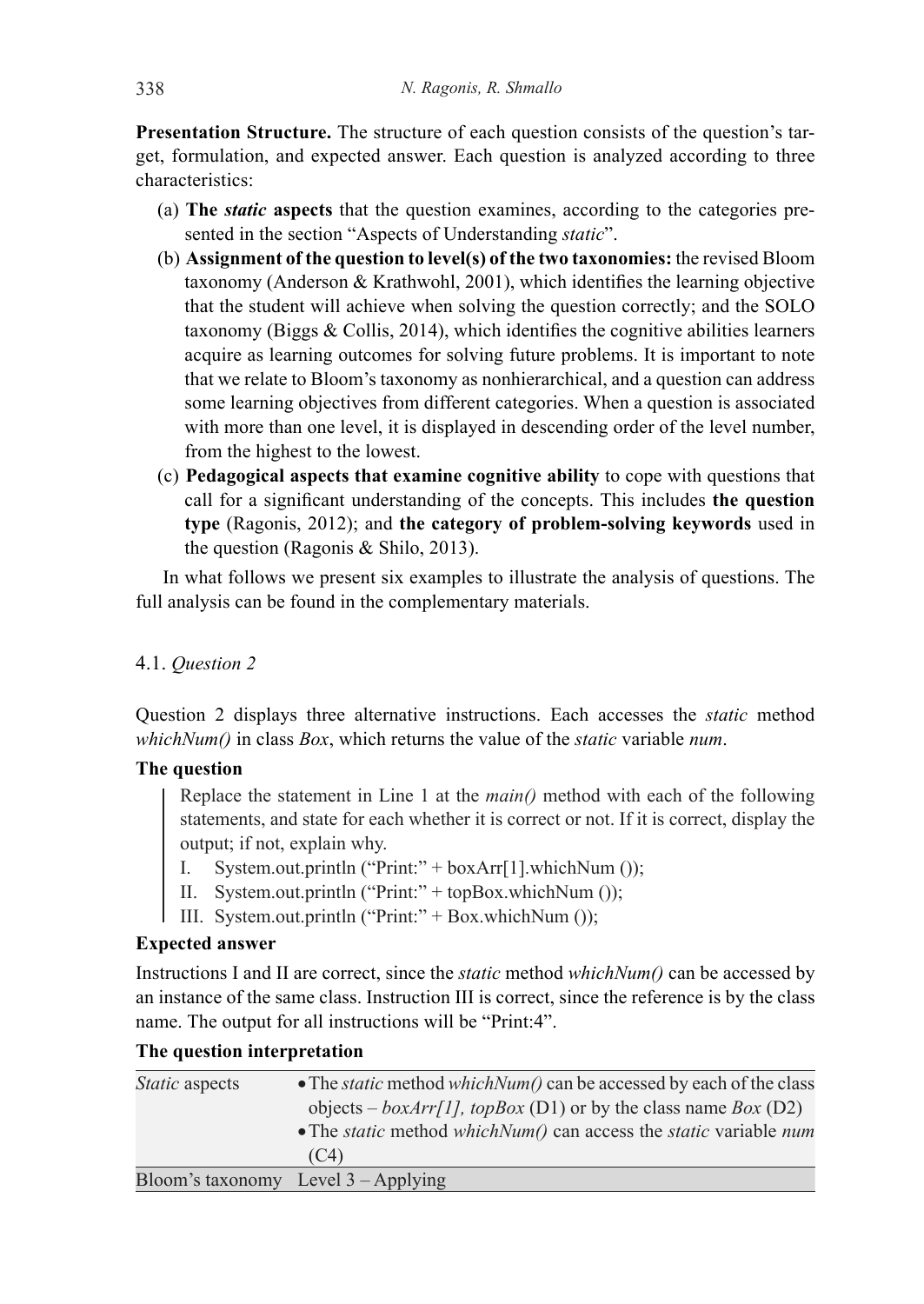| SOLO taxonomy     | Level 3 – Multistructural                                     |
|-------------------|---------------------------------------------------------------|
|                   |                                                               |
| Type of question  | Type $3$ – Tracing a given solution                           |
|                   | Type 4 – Analysis of code execution                           |
|                   | Type $6$ – Examination of the correctness of a given solution |
| Problem-solving   | Category $2 -$ Argue and justify                              |
| keywords category | Category 3 – Analyze                                          |

# 4.2. *Question 4*

Question 4 is aimed at examining students' conceptions in relation to a *static* variable. It asks what the *static* notion potential and relevant purpose is, beyond the syntactic rules of its usage. The students are expected to offer a context or purpose for including the *static* variable *num* in the class *Box*.

# **The question**

What do you think the *num* variable stands for and how/why do the *static* properl ties support it?

# **Expected answer**

A direct and limited answer could be that it is a shared variable of all class objects. A more useful implication is that *num* stands for the number of boxes already instantiated. Students exposed to other applications could suggest them (such as the idea presented in question 21).

| Static aspects    | $\bullet$ <i>num</i> can be used for communication between the class <i>Box</i> objects |
|-------------------|-----------------------------------------------------------------------------------------|
|                   | $(F1)$ , or to count the number of boxes already created $(F2)$ , or to                 |
|                   | give a unique identification to each box at the time of creation                        |
|                   | (F3)                                                                                    |
| Bloom's taxonomy  | Level $5 -$ Evaluating                                                                  |
| SOLO taxonomy     | Level 4 – Relational                                                                    |
| Type of question  | Type $5$ – Finding the purpose of a given solution                                      |
|                   | Type 11 – Programming style/aspects questions                                           |
| Problem-solving   | Category 1 – Address / define criteria                                                  |
| keywords category | Category 7 – Discover                                                                   |

# **The question interpretation**

# 4.3. *Question 8*

In question 8 students must focus on the semantics and syntactical aspects of method declaration as an instance method versus a *static* method.

# **The question**

The programmer seeks to move the *volume()* method defined in class *BoxUtils* and to define it at class *Box*; should any change be made? If not, explain your position; if yes, write down the method with the required changes and explain the changes.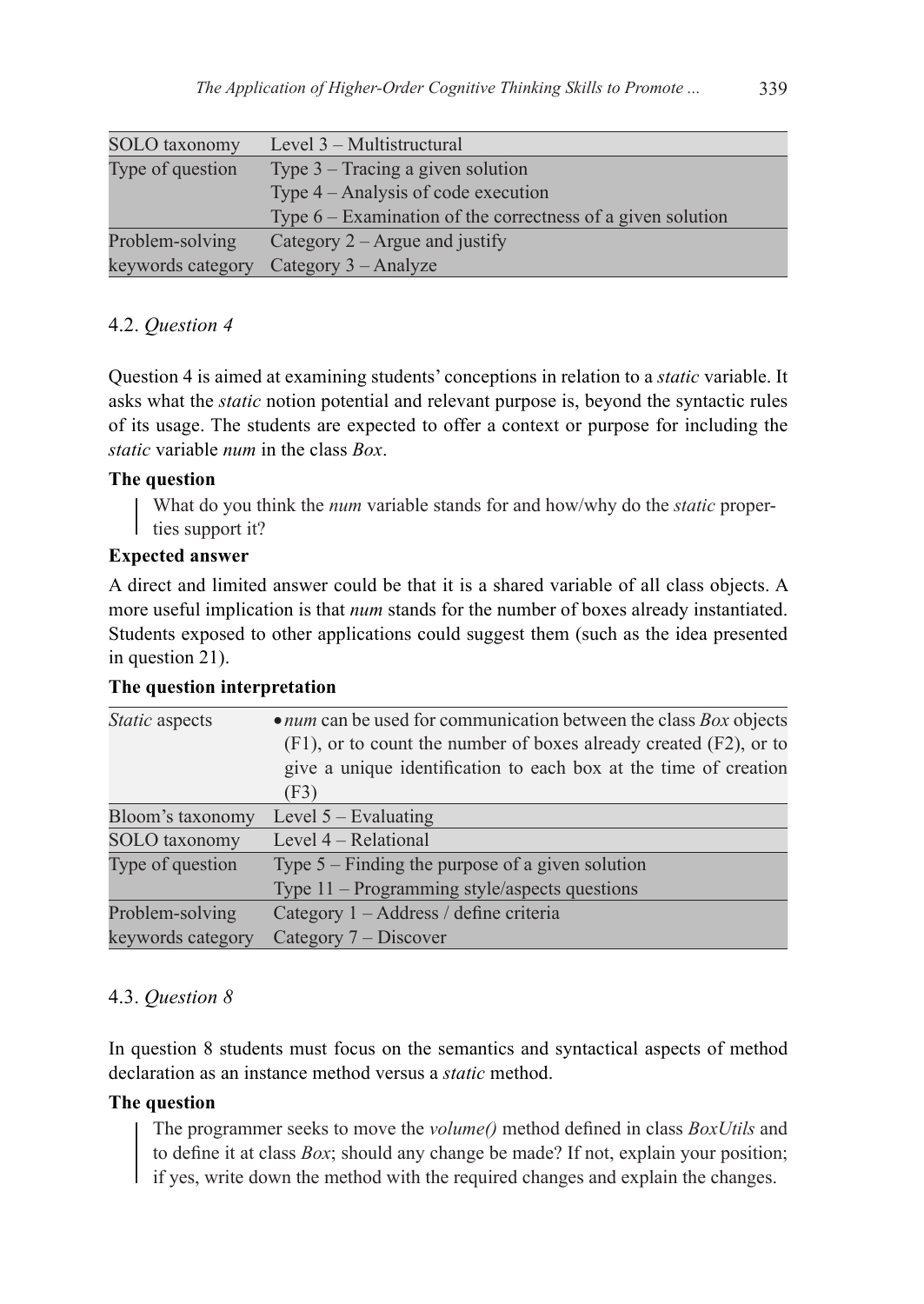## **Expected answer**

The changes that should be made are removal of the *static* modifier and removal of the parameters that represent the box dimensions, since they are the box attributes. Access to the attributes can be direct now, but students can keep the getters methods.

|  | The question interpretation |
|--|-----------------------------|
|--|-----------------------------|

| Static aspects    | • Since a <i>static</i> method is annotated by the <i>static</i> modifier, it should |  |  |  |  |  |  |  |
|-------------------|--------------------------------------------------------------------------------------|--|--|--|--|--|--|--|
|                   | be removed and replaced by an instance method $(A2)$                                 |  |  |  |  |  |  |  |
|                   | • The <i>volume()</i> method has to use parameters, one for each dimen-              |  |  |  |  |  |  |  |
|                   | sion. But, as an instance method, since the box dimensions are part                  |  |  |  |  |  |  |  |
|                   | of the object, they should not appear as parameters (A3)                             |  |  |  |  |  |  |  |
| Bloom's taxonomy  | Level $5 -$ Evaluating                                                               |  |  |  |  |  |  |  |
|                   | Level 4 – Analyzing                                                                  |  |  |  |  |  |  |  |
|                   | Level $3 -$ Applying                                                                 |  |  |  |  |  |  |  |
| SOLO taxonomy     | Level 4 – Relational                                                                 |  |  |  |  |  |  |  |
| Type of question  | Type 11 – Programming style/aspects questions                                        |  |  |  |  |  |  |  |
|                   | Type $12$ – Transformation of a solution                                             |  |  |  |  |  |  |  |
| Problem-solving   | Category $2 -$ Argue and justify                                                     |  |  |  |  |  |  |  |
| keywords category | Category 3 – Analyze                                                                 |  |  |  |  |  |  |  |
|                   | Category $8 -$ Develop                                                               |  |  |  |  |  |  |  |

# 4.4. *Question 9*

Question 9 is aimed at examining students' OOP design conceptions and asks them to take a stand on whether the method *volume()* should be defined in class *BoxUtils*, as in the presented project, or whether it is better to define it as an instance method.

# **The question**

Where do you think it is more appropriate to define the method *volume()*, in class *BoxUtils* or in class *Box*? Explain your answer.

# **Expected answer**

Software design considerations should lead the students to define the method *volume()* as an instance method, since it relates to any box, and the box dimensions are box attributes.

| <i>Static</i> aspects | • The method should be declared <i>static</i> if it performs a generic func- |
|-----------------------|------------------------------------------------------------------------------|
|                       | tion. The <i>volume()</i> method is indeed a generic calculation, but the    |
|                       | context is boxes. Since there is a particular class that represents          |
|                       | a box – class $Box$ – it should be defined there (G1)                        |
|                       | Bloom's taxonomy Level $5 -$ Evaluating                                      |
|                       | Level $4 -$ Analyzing                                                        |
| SOLO taxonomy         | Level 5 – Extended Abstract                                                  |
| Type of question      | Type $11$ – Programming style/aspects questions                              |

## **The question interpretation**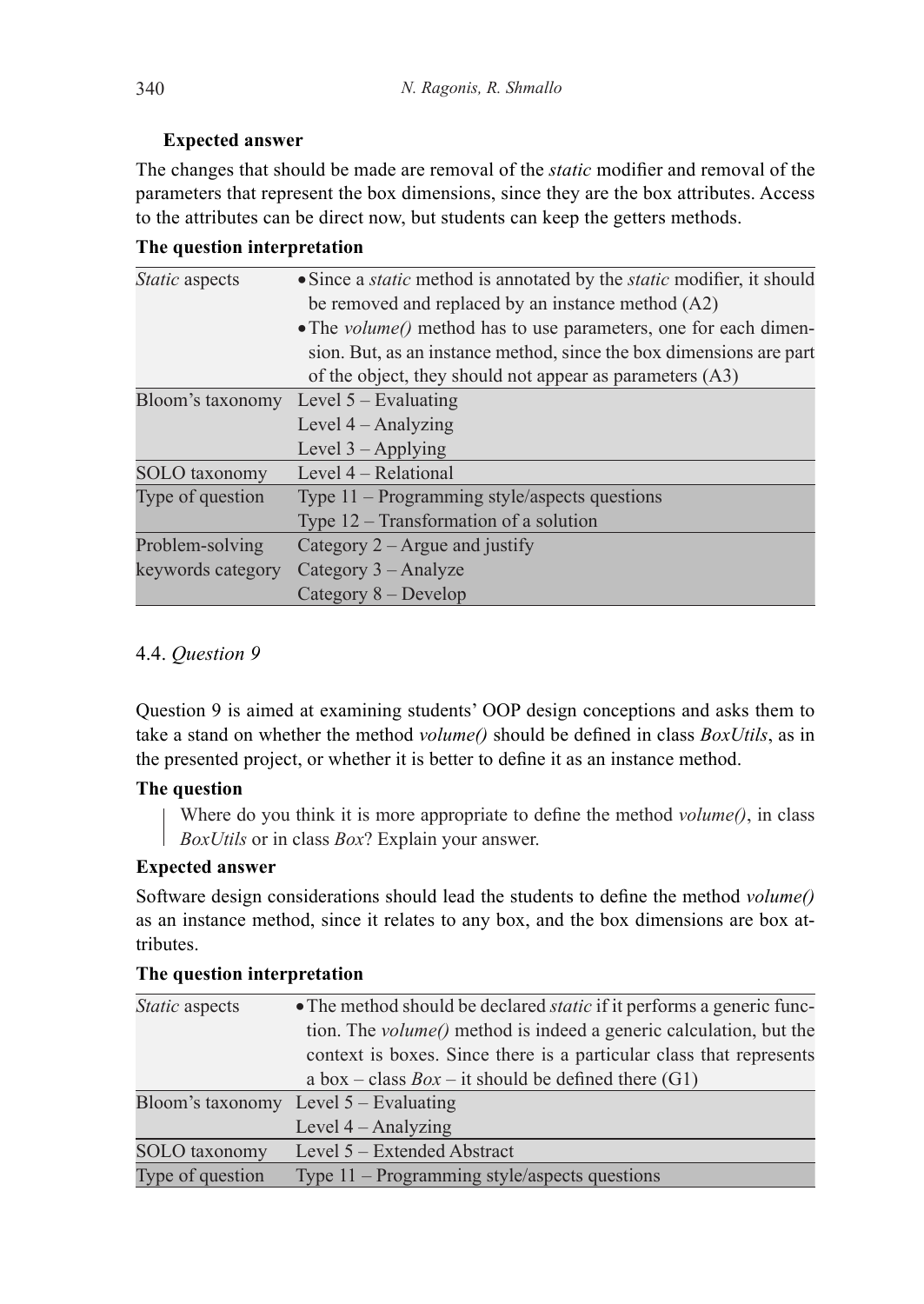Problem-solving keywords category Category 2 – Argue and justify Category 1 – Address / define criteria

#### 4.5. *Question 14*

Question 14 aims to follow the getter method for a *static* variable from a *static* method defined in another class. In this case, the only option is to use the class name, since none of the class objects exists in that location.

## **The question**

Complete the instruction "int n = …" in the method *build()* defined in class *BoxUtils* so *n* will be assigned the value of *num* from class *Box*.

#### **Expected answer**

Since there is not any object of class *Box* in the method *build()*, the only option is to use the method *whichNum()* and to access it by the class name *Box*: *Box.whichNum()*.

## **The question interpretation**

| <i>Static</i> aspects | • The <i>static</i> variable <i>num</i> can be assessed by the <i>static</i> method<br>whichNum() (C4) |  |  |  |  |  |  |  |
|-----------------------|--------------------------------------------------------------------------------------------------------|--|--|--|--|--|--|--|
|                       | • A <i>static</i> method can be accessed from outside the class by using                               |  |  |  |  |  |  |  |
|                       |                                                                                                        |  |  |  |  |  |  |  |
|                       | the class name; hence, using $Box$ is needed $(D2)$                                                    |  |  |  |  |  |  |  |
|                       | • This is the only option, since there is no object of class $Box$ that                                |  |  |  |  |  |  |  |
|                       | can be used for accessing the method (in contradiction to D1)                                          |  |  |  |  |  |  |  |
| Bloom's taxonomy      | Level $3 -$ Applying                                                                                   |  |  |  |  |  |  |  |
| SOLO taxonomy         | Level 3 – Multistructural                                                                              |  |  |  |  |  |  |  |
| Type of question      | Type $7$ – Completion of a given solution                                                              |  |  |  |  |  |  |  |
| Problem-solving       | Category 5 – Complete                                                                                  |  |  |  |  |  |  |  |
| keywords category     |                                                                                                        |  |  |  |  |  |  |  |

#### 4.6. *Question 21*

In question 21 students are expected to complete a software design assignment, in relation to a different usage of a *static* variable: giving each of the class created objects a unique identification.

#### **The question**

The class *Box* should fulfill a new request. Each object has to have an attribute that expresses its unique identification: a serial number, which will start with the string "SN" following its unique number. For example, the serial number for the first box will be "SN\_1", the second will be "SN\_2", etc. Make all the needed changes in the class *Box*.

#### **Expected answer**

Three main changes have to be made: (a) add a new instance attribute, a serial number, to the class *Box*; (b) build a mechanism that will allow the creation of the needed *String*;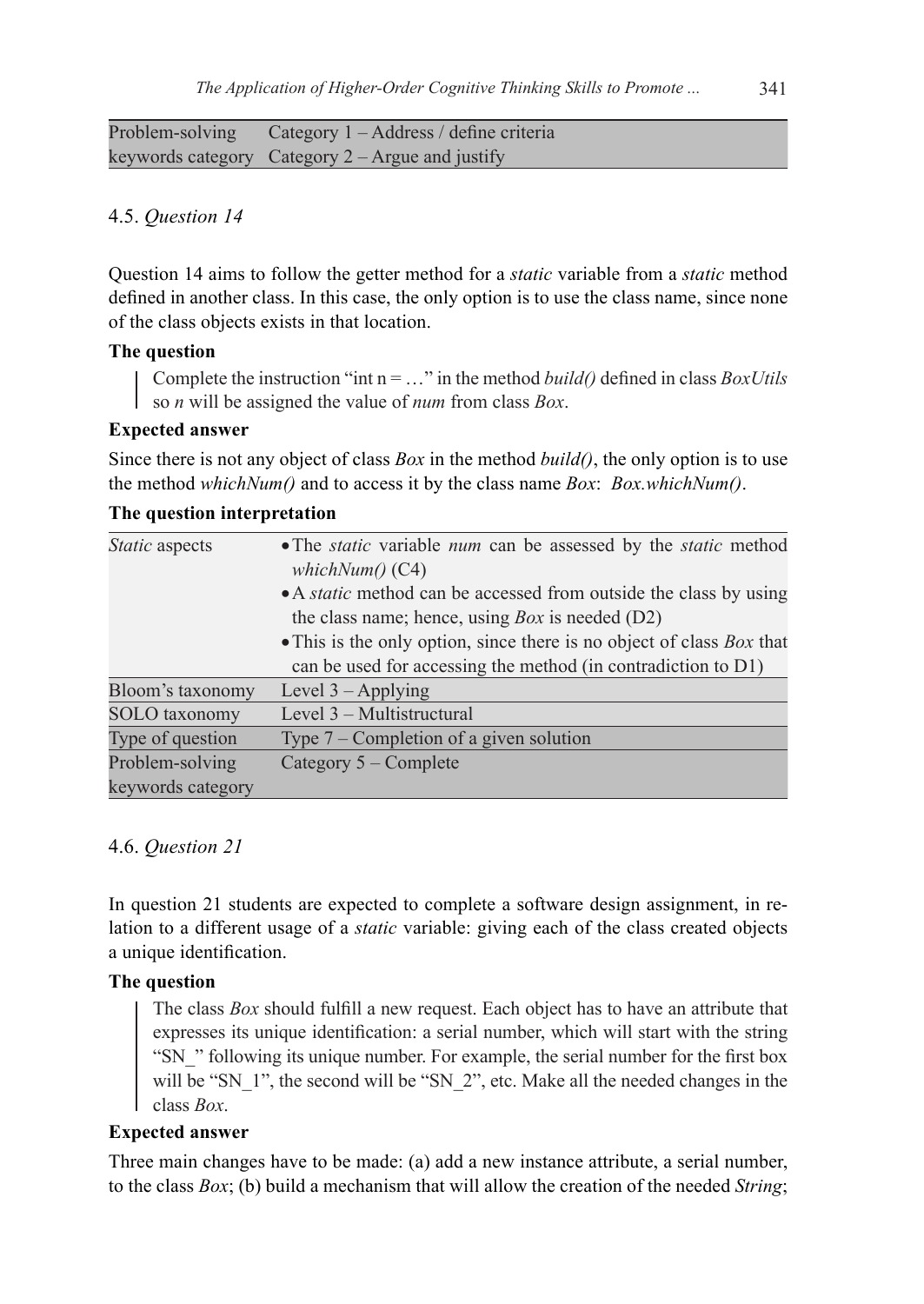and (c) add an instruction to initial the new attribute in the *Box* constructor. One option for the new code is the following:

| public class Box                                 |  |  |  |  |  |  |  |
|--------------------------------------------------|--|--|--|--|--|--|--|
| private int width;                               |  |  |  |  |  |  |  |
| private int length;                              |  |  |  |  |  |  |  |
| private int depth;                               |  |  |  |  |  |  |  |
| private String serialNumber = "";                |  |  |  |  |  |  |  |
| private static int num = 0;                      |  |  |  |  |  |  |  |
| public $Box(int width, int length, int depth)$ { |  |  |  |  |  |  |  |
| this width $=$ width;                            |  |  |  |  |  |  |  |
| this.length $=$ length;                          |  |  |  |  |  |  |  |
| this.defth = depth;                              |  |  |  |  |  |  |  |
| $num++$ ;                                        |  |  |  |  |  |  |  |
| this.serialNumber = "SN " + num;                 |  |  |  |  |  |  |  |
|                                                  |  |  |  |  |  |  |  |
| public String getSerialNumber() {                |  |  |  |  |  |  |  |
| return serialNumber;                             |  |  |  |  |  |  |  |
|                                                  |  |  |  |  |  |  |  |

## **The question interpretation**

| <i>Static</i> aspects | • An additional instance attribute should be defined to fulfill the new          |  |  |  |  |  |  |  |
|-----------------------|----------------------------------------------------------------------------------|--|--|--|--|--|--|--|
|                       | request. It should not be <i>static</i> (in contradiction to F1)                 |  |  |  |  |  |  |  |
|                       | • The previously defined <i>static</i> variable <i>num</i> can serve in the cre- |  |  |  |  |  |  |  |
|                       | ation of the unique identification for each of the created objects               |  |  |  |  |  |  |  |
|                       | (F1, F3)                                                                         |  |  |  |  |  |  |  |
|                       | • Adding the getSerialNumber() method, and not the setSerialNum-                 |  |  |  |  |  |  |  |
|                       | ber() method, is in line with managing the <i>serialNumber</i> variable          |  |  |  |  |  |  |  |
|                       | (F4)                                                                             |  |  |  |  |  |  |  |
| Bloom's taxonomy      | Level $6$ – Creating                                                             |  |  |  |  |  |  |  |
|                       | Level $5 -$ Evaluating                                                           |  |  |  |  |  |  |  |
|                       | Level $4 -$ Analyzing                                                            |  |  |  |  |  |  |  |
|                       | Level $3 -$ Applying                                                             |  |  |  |  |  |  |  |
| SOLO taxonomy         | Level 5 – Extended abstract                                                      |  |  |  |  |  |  |  |
| Type of question      | Type $11$ – Programming style/aspects questions                                  |  |  |  |  |  |  |  |
|                       | Type $1$ – Development of a solution                                             |  |  |  |  |  |  |  |
|                       | Problem-solving Category 8 – Develop                                             |  |  |  |  |  |  |  |
| keywords category     | Category 9 – Integrate                                                           |  |  |  |  |  |  |  |

The full collection of 22 questions covers the entire classification consisting of the seven categories A–G and the 24 precise aspects addressed, while each question sharpens a different context. The full classifications are presented in Appendix C. Browsing the full collection is recommended to enable educators and researchers to choose questions according to their purpose.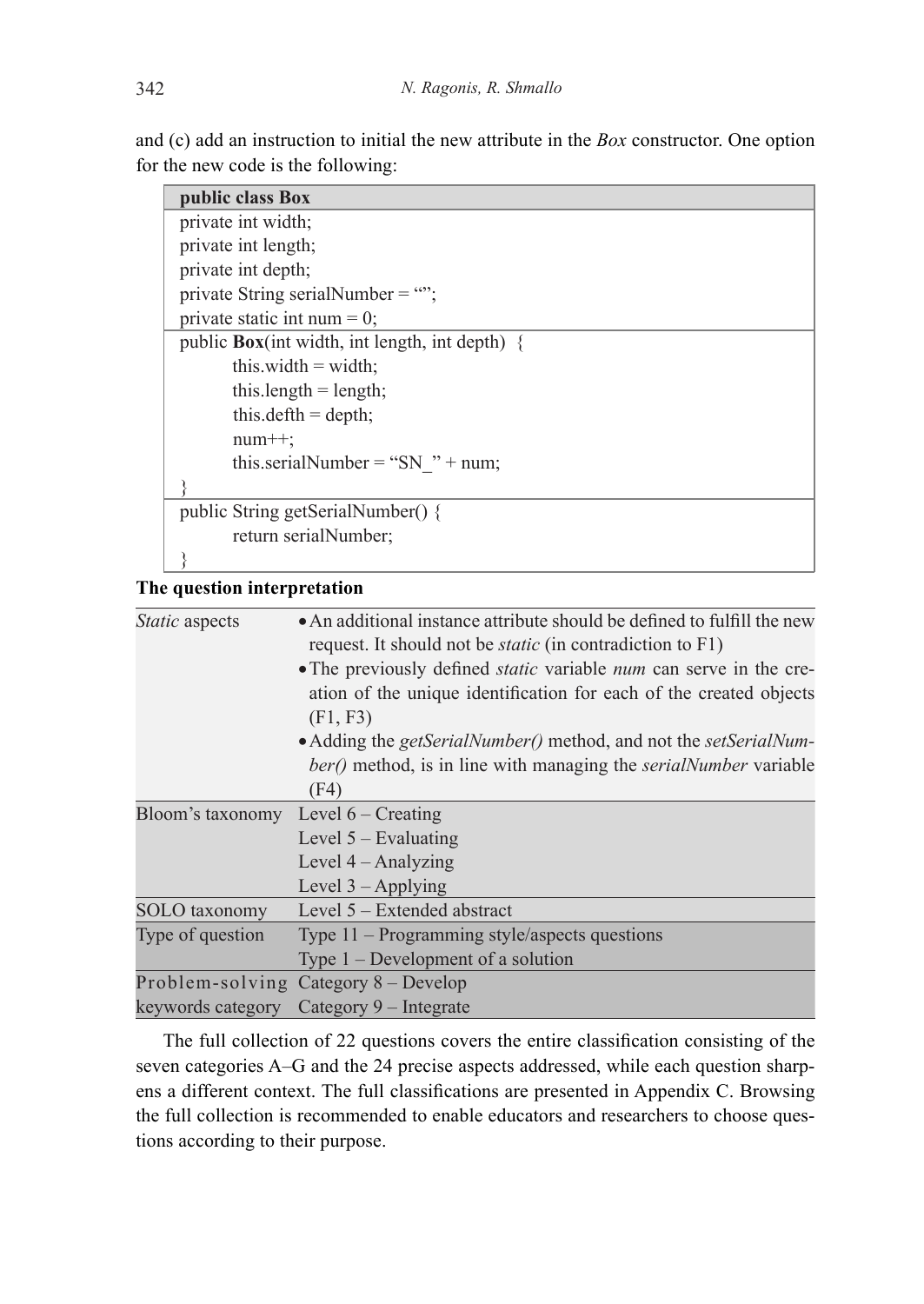#### **5. Summary**

The *static* notion is one of the OOP foundations. Understanding the concept of *static* requires knowledge of aspects of OOP design, memory allocation, access rules, program execution, and abstraction. The role and usages of *static* variables and *static* methods are not restricted to syntactical distinctions; rather, they involve very basic OOP conceptions of object and class. Previous research has not directly dealt with the *static* notion, but students' obstacles have arisen during research on other OOP conceptions.

The study has two outcomes. The first is a detailed classification of seven categories that consist of 24 precise aspects in relation to the use of *static*. The second is a collection of 22 questions covering all those multifaceted aspects that can serve as a learning/ practice/diagnostic tool to address students' difficulties in acquiring the *static* notion, which implies students' HOCS. The classification of the seven categories with 24 precise aspects is based on the literature background, on the authors' accumulated experience teaching the *static* notion, and on accumulating findings from using the collection of questions in classes. The categorization of each question into the  $(a)$ – $(c)$  characteristics – static aspects, SOLO and Bloom's taxonomies, and type of question – was firstly done individually by each of the researchers; later, the researchers discussed their categorizations until reaching full agreement.

 Developing HOCS requires learning assignments that do not settle on common types of questions; rather, assignments should refine the concepts with questions that confront conflicts. In particular, the programming tasks should offer complex contexts that allow coverage of all aspects of a concept. The collection of questions meets these objectives and covers 11 of the 12 types of question suggested by Ragonis (2012); it also uses various problem-solving keywords of the nine categorized, as suggested by Ragonis & Shilo (2013), which are themselves attributed to Bloom's revised cognitive levels 4–6. We believe that because students cannot be expected to understand intuitively the concept of the current object *this* (Ragonis & Shmallo, 2017, 2018; Shmallo & Ragonis, 2020), the understanding of the *static* notion cannot be accurate without facilitating it using tools that enable meaningful learning.

Analysis of the question collection, as presented in Appendix C, reveals the following:

- In light of the revised Bloom's taxonomy (Anderson & Krathwohl, 2001), the questions reflect the four advanced cognitive skills: 3, applying (expressed in 12 questions); 4, analyzing (expressed in 8 questions); 5, evaluating (expressed in 10 questions); and 6, creating (expressed in 3 questions). However, there is no expression of the two lower levels: 1, remembering, and 2, understanding.
- In our incorporation of SOLO taxonomy (Biggs & Collis, 2014), the three advanced levels are conveyed widely: 3, multistructural (expressed in 7 questions); 4, relational (expressed in 8 questions); and 5, extended abstract (expressed in 6 questions). Level 1, prestructural, does not appear at all; and level 2, Unistructural, is expressed only in one question.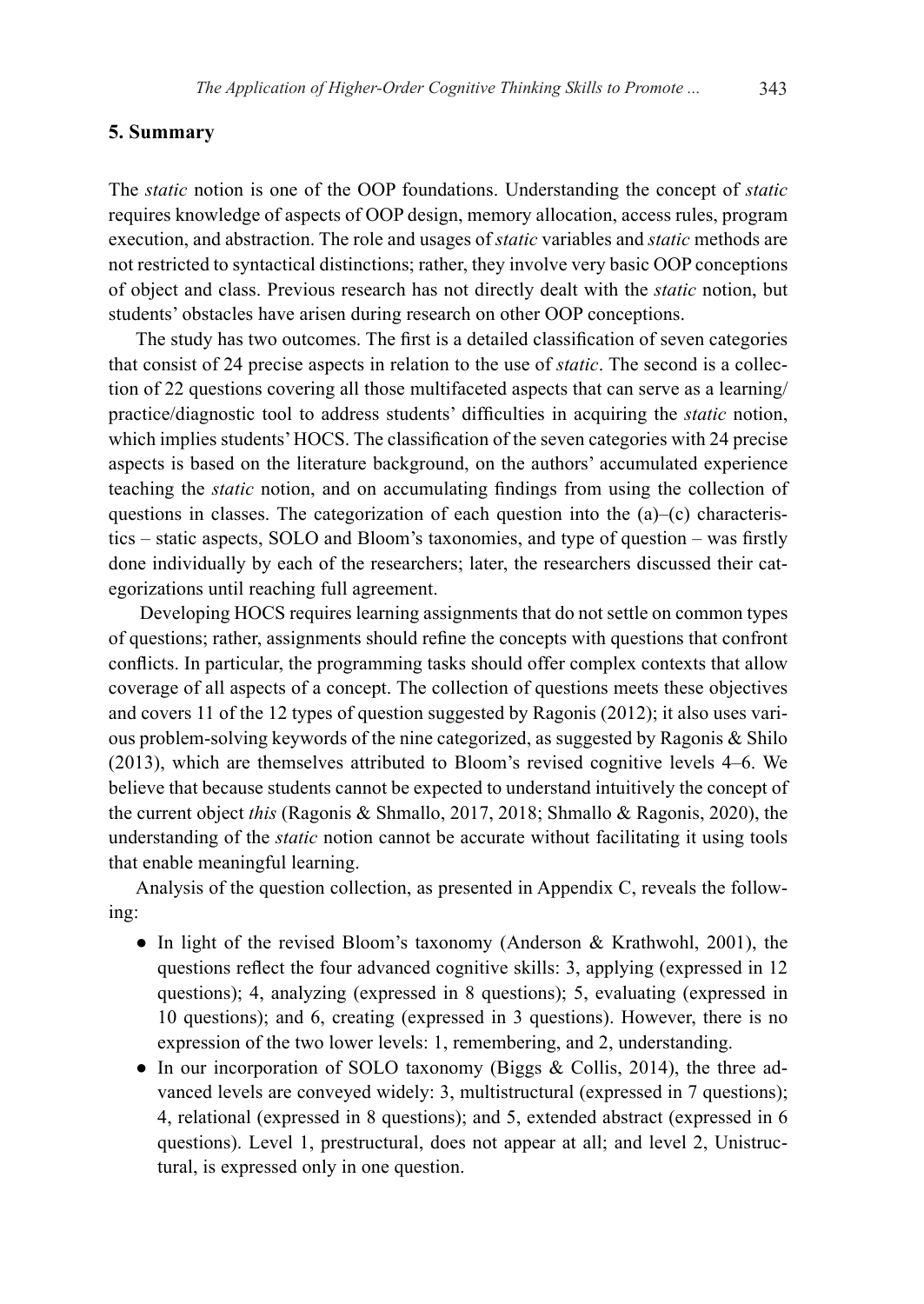The collection of questions aims to directly expose students' perceptions and misconceptions regarding the concept *static* in different contexts. It is written in Java and can be translated into other OOP languages, but the answers are subject to the rules of the particular programming language used. The questions highlight wide and varied aspects of the use of *static*, frequent usages, and non-frequent usages. Open-ended questions are also used to allow students to express their understanding, including from the perspective of OOP design. We do not recommend using all the questions if the allocated time is limited. The questions are comprehensive and require time for students to cope with them in order to respond properly.

The *static* topic has not been studied in depth in the past; hence, we believe that the current study makes a valuable contribution. The classification of aspects of understanding the *static* notion and the collection of questions can be used as tools for learning, teaching, and research.

## **References**

- Anderson, L.W.*,* Krathwohl, D.R. (Eds.) (2001). *A Taxonomy for Learning, Teaching, and Assessing: A Revision of Bloom's Taxonomy of Educational Objectives*. Longman.
- Bagarukayo, E., Weide, T., Mbarika, V.*,* Kim, M. (2012). The impact of learning driven constructs on the perceived higher order cognitive skills improvement: Multimedia vs. text. *International Journal of Education and Development using ICT*, 8(2), 120–130.
- Biggs, J.B.*,* Collis, K.F. (2014). *Evaluating the Quality of Learning: The SOLO Taxonomy (Structure of the Observed Learning Outcome)*. Academic Press.
- Bloom, B.S. (1956). *Taxonomy of Educational Objectives. Handbook 1: Cognitive Domain*. McKay.
- Chen, C.-L., Cheng, S.-Y.*,* Lin, J. M.-C. (2012). A study of misconceptions and missing conceptions of novice Java programmers. In: *Proceedings of the International Conference on Frontiers in Education: Computer Science and Computer Engineering (FECS'12)*. Steering Committee of the World Congress in Computer Science, Computer Engineering and Applied Computing (WorldComp), pp. 84–89.
- Eckerdal, A.*,* Thuné, M. (2005). Novice Java programmers' conceptions of "object" and "class", and variation theory. *ACM SIGCSE Bulletin*, 37(3), 89–93.
- Garner, S., Haden, P.*,* Robins, A. (2005, January). My program is correct but it doesn't run: A preliminary investigation of novice programmers' problems. In: *Proceedings of the 7th Australasian Conference on Computing Education,* Vol. 42 (pp. 173–180).
- Ginat, D.*,* Menashe, E. (2015, February). SOLO taxonomy for assessing novices' algorithmic design. In: *Proceedings of the 46th ACM Technical Symposium on Computer Science Education* (pp. 452–457).
- Holland, S., Griffiths, R.*,* Woodman, M. (1997, March). Avoiding object misconceptions. In: *Proceedings of the Twenty-eighth SIGCSE Technical Symposium on Computer Science Education* (pp. 131–134).
- Izu, C., Weerasinghe, A.*,* Pope, C. (2016, August). A study of code design skills in novice programmers using the SOLO taxonomy. In: *Proceedings of the 2016 ACM Conference on International Computing Education Research* (pp. 251–259).
- Jones, K. O., Harland, J., Reid, J. M.*,* Bartlett, R. (2009, October). Relationship between examination questions and Bloom's taxonomy. In: *2009 39th IEEE Frontiers in Education Conference*. IEEE, pp. 1–6.
- Kaczmarczyk, L.C., Petrick, E.R., East, J.P.*,* Herman, G.L. (2010). Identifying student misconceptions of programming. In: *Proceedings of the 41st ACM Technical Symposium on Computer Science Education*. ACM, pp. 107–111.
- Leou, M., Abder, P., Riordan, M.*,* Zoller, U. (2006). Using 'HOCS-centered learning' as a pathway to promote science teachers' metacognitive development. *Research in Science Education*, 36(1–2), 69–84.
- Lewis, J.*,* Loftus, W. (2009). *Java software solutions: Foundations of program design* (8th ed.)*.* Pearson/ Addison-Wesley.
- Lister, R., Simon, B., Thompson, E., Whalley, J.L.*,* Prasad, C. (2006). Not seeing the forest for the trees: Novice programmers and the SOLO taxonomy. *ACM SIGCSE Bulletin*, 38(3), 118–122.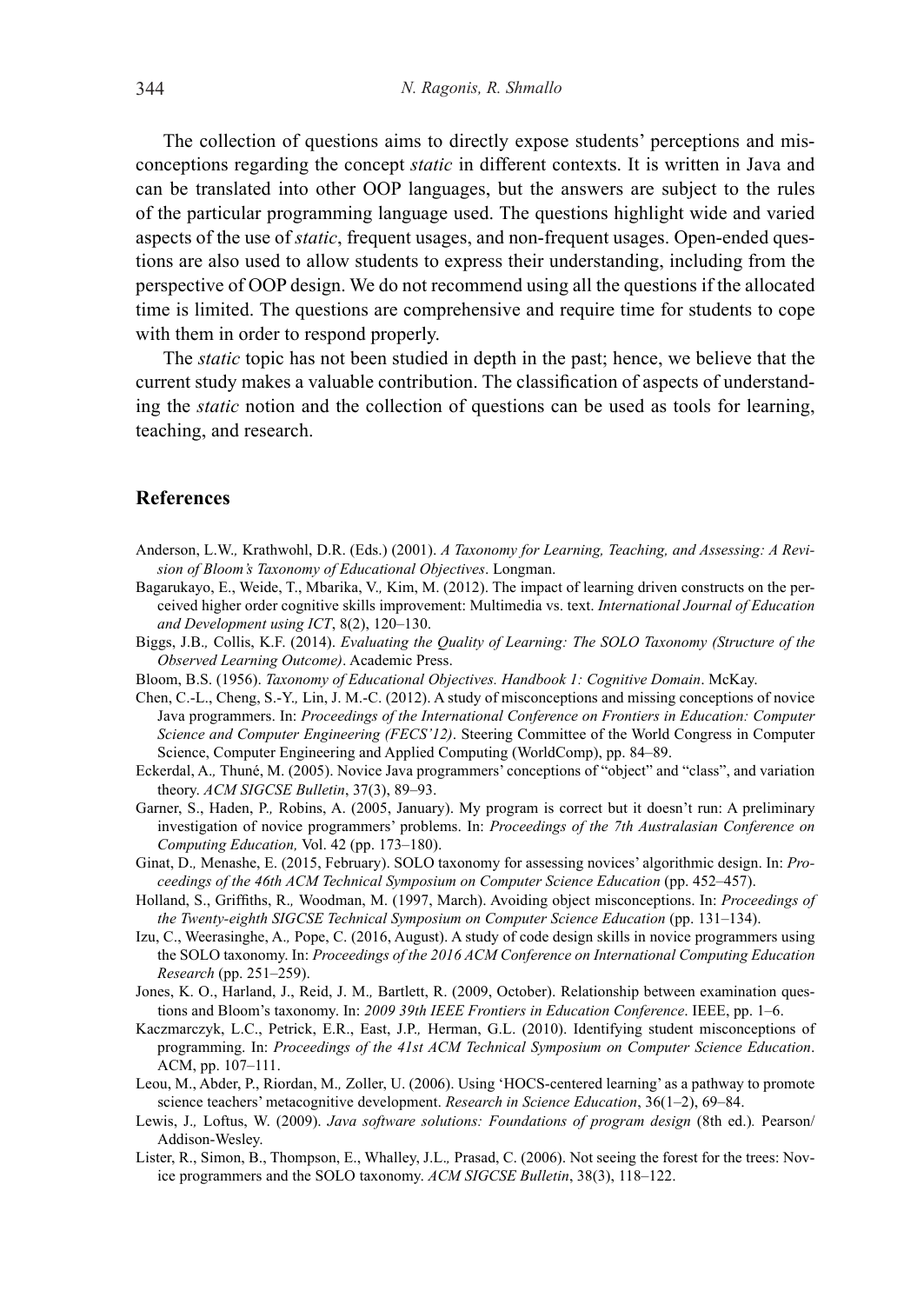- Ma, L., Ferguson, J., Roper, M.*,* Wood, M. (2007, March). Investigating the viability of mental models held by novice programmers. In: *Proceedings of the 38th SIGCSE Technical Symposium on Computer Science Education* (pp. 499–503).
- Mbarika, V., Bagarukayo, E., Hingorani, V., Stokes, S., Kourouma, M.*,* Sankar, C. (2010). A multi-experimental study on the use of multimedia instructional materials to teach technical subjects. *Journal of STEM Education: Innovations and Research*, 11(2), 24–37.

Olsson, M. (2020). Static. In: *C# 8 Quick Syntax Reference*. Apress, pp. 85–90.

- Oracle (n.d.). Oracle Java documentation The Java tutorials: Using the *this* keyword. https://docs.oracle.com/javase/tutorial/java/javaOO/thiskey.html
- Qahmash, A., Joy, M., Boddison, A.*,* Needs, S.E. (2017). Investigating high-achieving students' code-writing abilities through the SOLO taxonomy. In: *Proceedings of the 28th Annual Conference of the Psychology of Programming Interest Group (PPIG 2017)*. Psychology of Programming Interest Group, pp. 17–27.
- Qian, Y.*,* Lehman, J. (2017). Students' misconceptions and other difficulties in introductory programming: A literature review. *ACM Transactions on Computing Education (TOCE)*, 18(1), 1–24.
- Ragonis, N.*,* Ben-Ari, M. (2005a). A long-term investigation of the comprehension of OOP concepts by novices. *Computer Science Education*, 15(3), 203–221.
- Ragonis, N.*,* Ben-Ari, M. (2005b). On understanding the static's and dynamics of object-oriented programs. *ACM SIGCSE Bulletin*, 37(1), 226–230.
- Ragonis, N. (2012). Type of questions The case of computer science. *Olympiads in Informatics*, 6, 115– 132.
- Ragonis, N.*,* Shilo, G. (2013). What is it we are asking: Interpreting problem-solving questions in computer science and linguistics. In: *Proceeding of the 44th ACM technical symposium on Computer science education* (SIGCSE'13). ACM, New York, NY, USA, pp. 189–194.
- Ragonis, N.*,* Shmallo, R. (2017). On the (Mis) understanding of the "this" reference. In: *Proceedings of the 2017 ACM SIGCSE Technical Symposium on Computer Science Education* (SIGCSE'17). ACM, New York, NY, USA, pp. 489–494.
- Ragonis, N.*,* Shmallo, R. (2018). A diagnostic tool for assessing students' perceptions and misconceptions regards the current object "this". In: S. Pozdniakov & V. Dagienė (eds), Informatics in Schools – Fundamentals of Computer Science and Software Engineering. ISSEP 2018. *Lecture Notes in Computer Science*, *vol 11169*. Springer, Cham, pp. 84–100.
- Shmallo, R., Ragonis, N.*,* Ginat, D. (2012). Fuzzy OOP: Expanded and reduced term inter-pretation. In: *Proceedings of the 17th ACM Annual Conference on Innovation and Technology in Computer Science Education* (ITiCSE'12), 309–314.
- Shmallo, R.*,* Ragonis, N. (2021). Understanding the "this" reference in object oriented programming: Misconceptions, conceptions, and teaching recommendations. *Education and Information Technologies*, 26(1), 733–762.
- Sorva, J. (2007). Students' understandings of storing objects. In *Proceedings of the Seventh Baltic Sea Conference on Computing Education Research* (vol. 88, pp. 127–135). Australian Computer Society, Inc.
- Sorva, J. (2008). The same but different students' understandings of primitive and object variables. In *Proceedings of the 8th International Conference on Computing Education Research*. ACM, pp. 5–15.
- Teif, M.*,* Hazzan, O. (2006). Partonomy and taxonomy in object-oriented thinking: junior high school students' perceptions of object-oriented basic concepts. In: *Working group reports on ITiCSE on Innovation and technology in computer science education.* pp. 55–60.
- Thomasson, B., Ratcliffe, M.*,* Thomas, L. (2006). Identifying novice difficulties in object oriented design. *ACM SIGCSE Bulletin*, 38(3), 28–32.
- Thompson, E., Luxton-Reilly, A., Whalley, J.L., Hu, M.*,* Robbins, P. (2008, January). Bloom's taxonomy for CS assessment. In: *Proceedings of the Tenth Conference on Australasian Computing Education*. (vol. 78, pp. 155–161).
- Xinogalos, S. (2015). Object-oriented design and programming: An investigation of novices' conceptions on objects and classes. *ACM Transactions on Computing Education (TOCE)*, 15(3), Article 13.
- Zoller, U. (2003). HOCS problem solving vs. LOCS exercise solving: What do college science students prefer? In *Science Education Research in the Knowledge-Based Society*. Springer, pp. 201-207.
- Zoller, U., Dori, Y.*,* Lubezky, A. (2002). Algorithmic, LOCS and HOCS (chemistry) exam questions: Performance and attitudes of college students. *International Journal of Science Education*, 24(2), 185–203.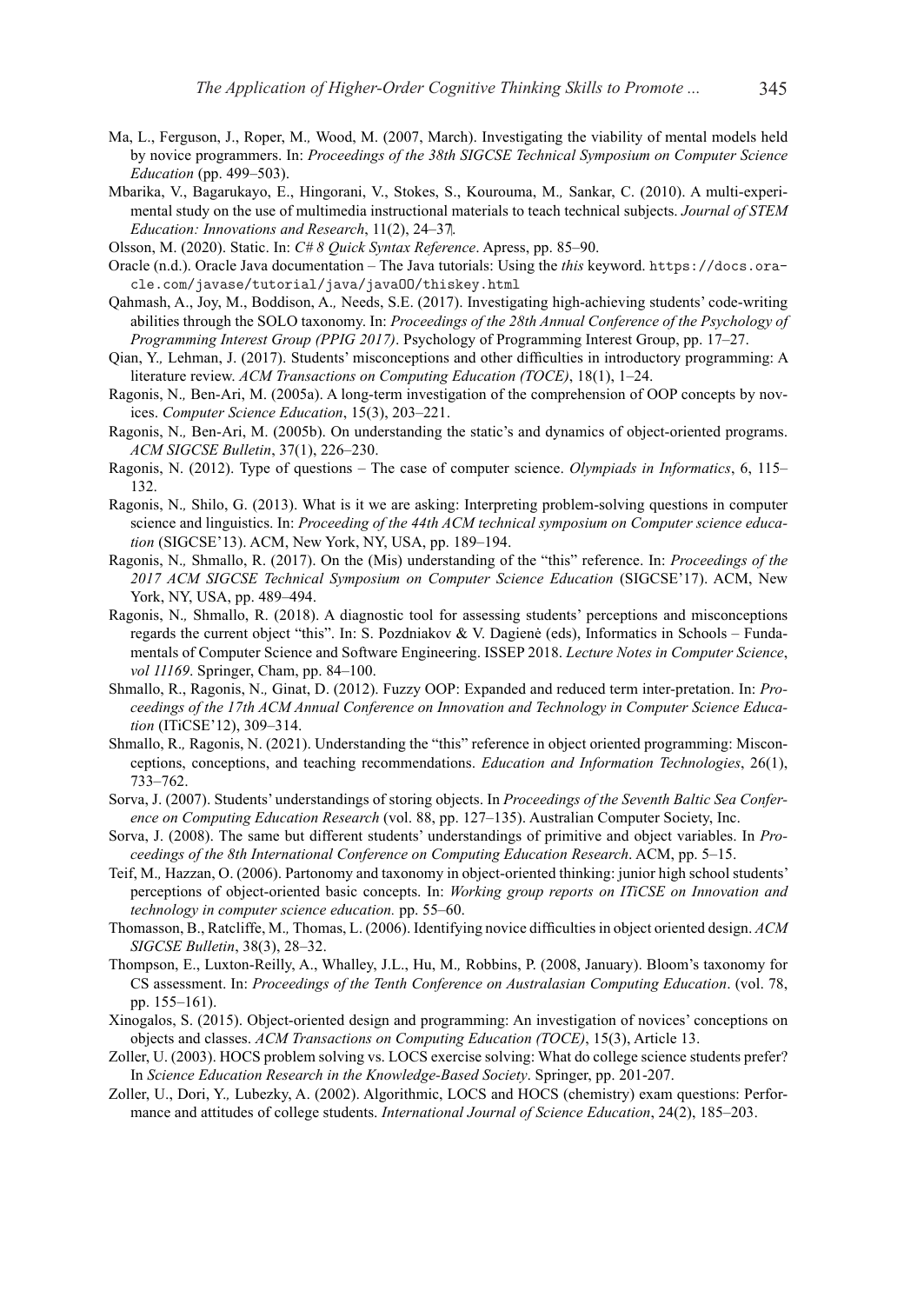**N. Ragonis** is a senior lecturer. She is the head of the M.Ed. in Integrative STEM Education program and the head of the Computer Science Department, at Beit Berl College. She is also a senior lecturer at the Faculty of Education in Technology and Science, Technion. Ragonis is a graduate of the Faculty of Mathematics and Computer Science at Bar-Ilan University. She received her MSc and PhD degrees at the Weizmann Institute of Science and was a postdoctoral fellow at the Faculty of Education in Technology and Science, Technion. Her research mainly focuses on cognitive aspects of teaching and learning of Computer Science and Computational Thinking, in particular in relation to Logic Programming and Object-Oriented Programming, as well as integrating ICT and innovation in teaching and learning processes. She has published over 60 articles in journals, conferences and chapters in books. She has co-authored the book Guide to Teaching Computer Science (2011; 2014; 2020, Springer) and has authored ten Computer Science high-school textbooks and teachers book guidelines, in relation to OOP, Logic Programming, and Computational Models. Engaged in pre-service and in-service teachers' preparation programs.

**R. Shmallo** is a senior lecturer in the Department of Industrial Engineering and Management and a member of the Center of the Advancement of Teaching at SCE (Shamoon College of Engineering). She received her PhD in Computer Science Education from Tel-Aviv University in 2013. Her teaching is primarily in computer science programming and analysis and design of information systems using the object-oriented approach. Her research focuses on difficulties encountered by novices in trying to understand the cornerstones of object-oriented programming. Her study involved an examination of a new teaching method that integrates explicit orientation to errors in a way that enables students to strive to learn from those errors in computer science, databases, and other areas.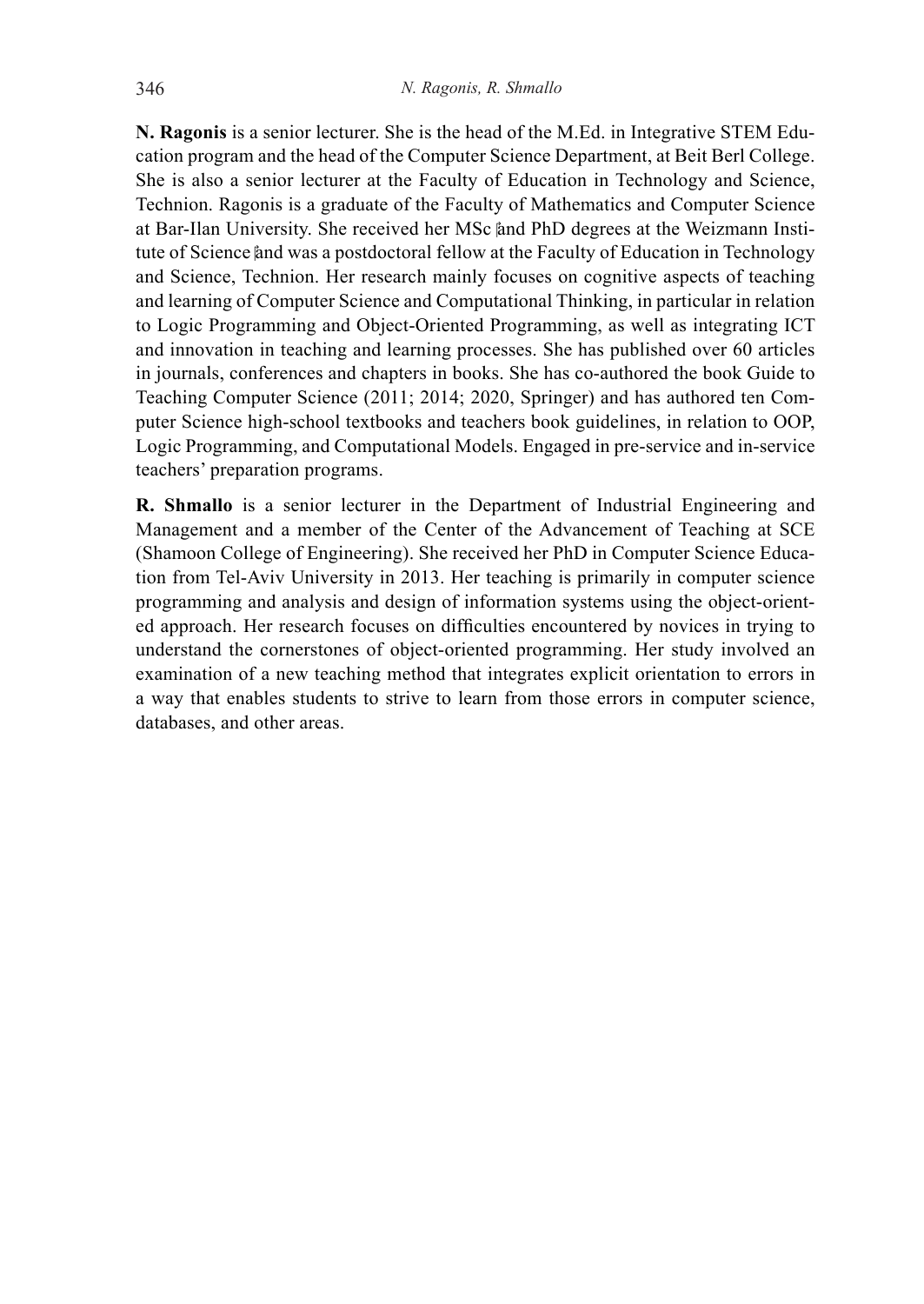## **Appendix A: Problem-Solving Question Categories and Keywords**

Table A1

Problem-Solving Question Categories and Keywords (Ragonis & Shilo, 2013)

| Category                                       | Keywords                                                                                                                          | Interpretation                                                                                                                                                        |
|------------------------------------------------|-----------------------------------------------------------------------------------------------------------------------------------|-----------------------------------------------------------------------------------------------------------------------------------------------------------------------|
| $\mathbf{1}$ .<br>Address /<br>define criteria | specify / indicate / sort / mark                                                                                                  | address / apply / note / mention / Address and apply different kinds of criteria and attri-<br>bute the criteria to a list of elements; define criteria               |
| $\mathfrak{2}$ .<br>Argue and<br>justify       | followed by justification: explain / any kind of justification<br>argue / prove / justify / demonstrate<br>/ illustrate / clarify | argue / state / assert / determine, State opinion and further establish the claim using                                                                               |
| $\overline{3}$ .<br>Analyze                    | plore                                                                                                                             | analyze / examine / investigate / ex- Identify and analyze the meaning or significance of<br>components and factors                                                   |
| 4 <sub>1</sub><br>Compare                      | compare / classify                                                                                                                | Compare different objects/issues by applying prin-<br>ciples and observing from different viewpoints; gen-<br>eralize insights                                        |
| 5.<br>Complete                                 | complete / add                                                                                                                    | Complete or add components to a given structure ac-<br>cording to detailed requirements                                                                               |
| 6.<br>Convert                                  | convert / represent in different forms<br>/ modify / adjust / change / transform                                                  | Convert a given paragraph/section/clause according<br>to specified, meaningful, qualitative-related instruc-<br>tions (not technical translation)                     |
| 7 <sub>1</sub><br>Discover                     | what                                                                                                                              | discover / identify / find out / say Discover a phenomenon / indicate an occurrence /<br>find out the purpose / identify components and the<br>relations between them |
| 8.<br>Develop                                  | new elements                                                                                                                      | develop / compose / write / create Develop a new component / write a new module                                                                                       |
| 9.<br>Integrate                                | combine                                                                                                                           | integrate / order / arrange / merge / Integrate some given components into a new struc-<br>ture                                                                       |

# **Appendix B: The Collection of Questions in Java**

The following is a project that includes:

- The class *Box* with a *static* variable *num*, and a *static* method *whichNum().*
- The class *BoxUtils*, which implements three *static* methods.
- The class *Test* with a main method.

#### **public class Box**

private int width; private int length; private int height; private static int num  $= 0$ ;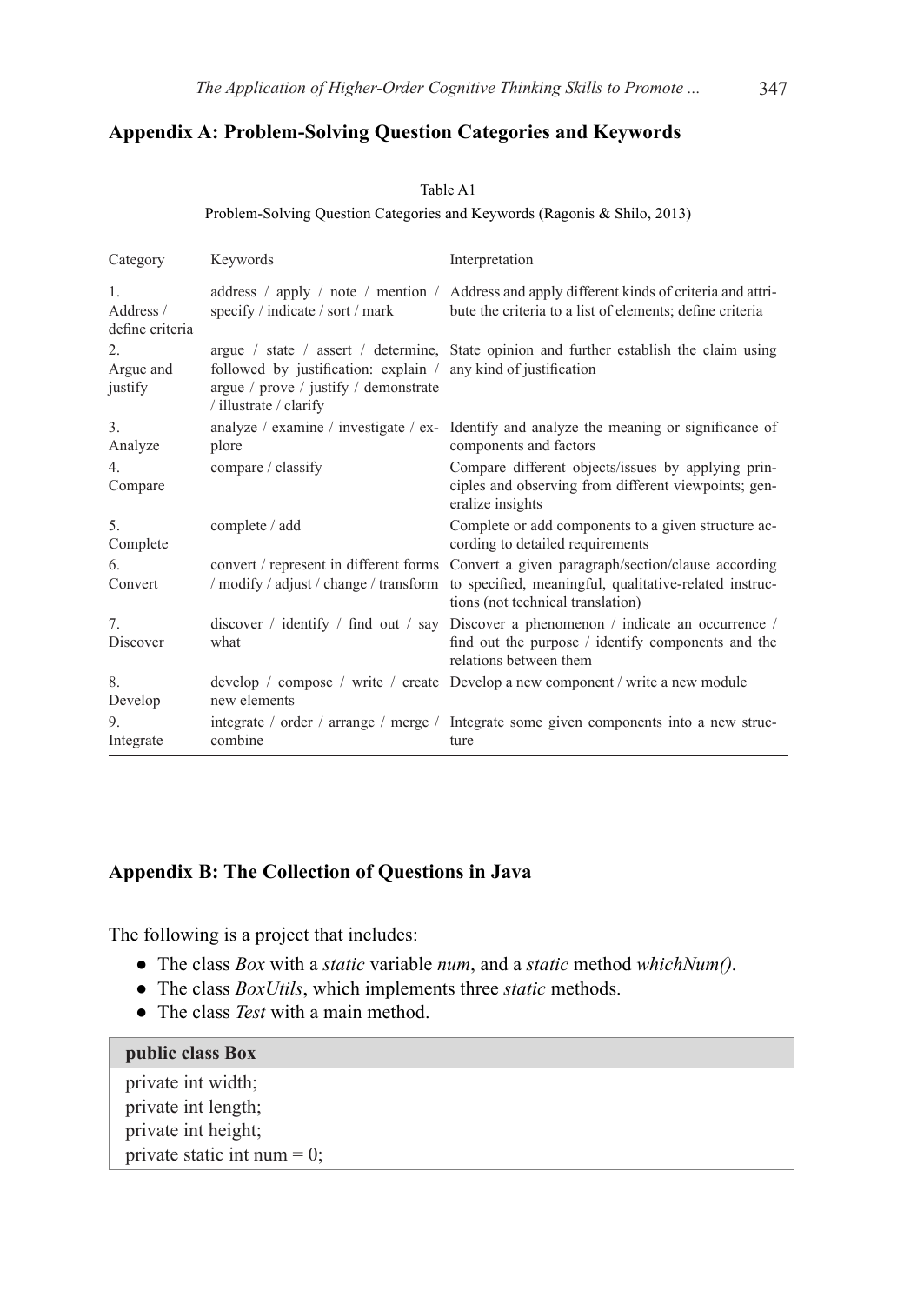```
public Box(int width, int length, int height) {
      this.width = width;
      this.length = length;
      this.height = height;
       num++; 
}
public int getWidth()
public int getLength()
public int getHieght()
public int getNum()
public void setWidth(int width)
public void setLength(int length)
public void setHeight(int height)
public String toString() 
public static int whichNum() {
       return num;
} 
public class BoxUtils 
public static int volume(Box c) {
       return c.getWidth() * c.getLength()* c.getHeight();
}
public static Box Build(Box c1, Box c2) {
       return new Box(c1.getWidth(), c1.getLength(), c1.getHeight()+c2.getHeight());
} 
public static Box build() {
      int n =return new Box(n, n^*2, n^*3);
} 
public class Test 
public static void main(String[] args) {
       (*) …………………………………………………..
              Box[ boxArr = new Box[10];
              for (int n=1; n<4; n++) {
                       boxArr[n] = new Box(n, n, n);
              }
              Box topBox = new Box(1, 2, 3);
      1) System.out.println ("Print: " + \_\_\_\_\_\_\_\_\_\_);
      2)3) boxArr[4] =
      4) System.out.println ("Print: "+);
      5) __________________________ ;
}
```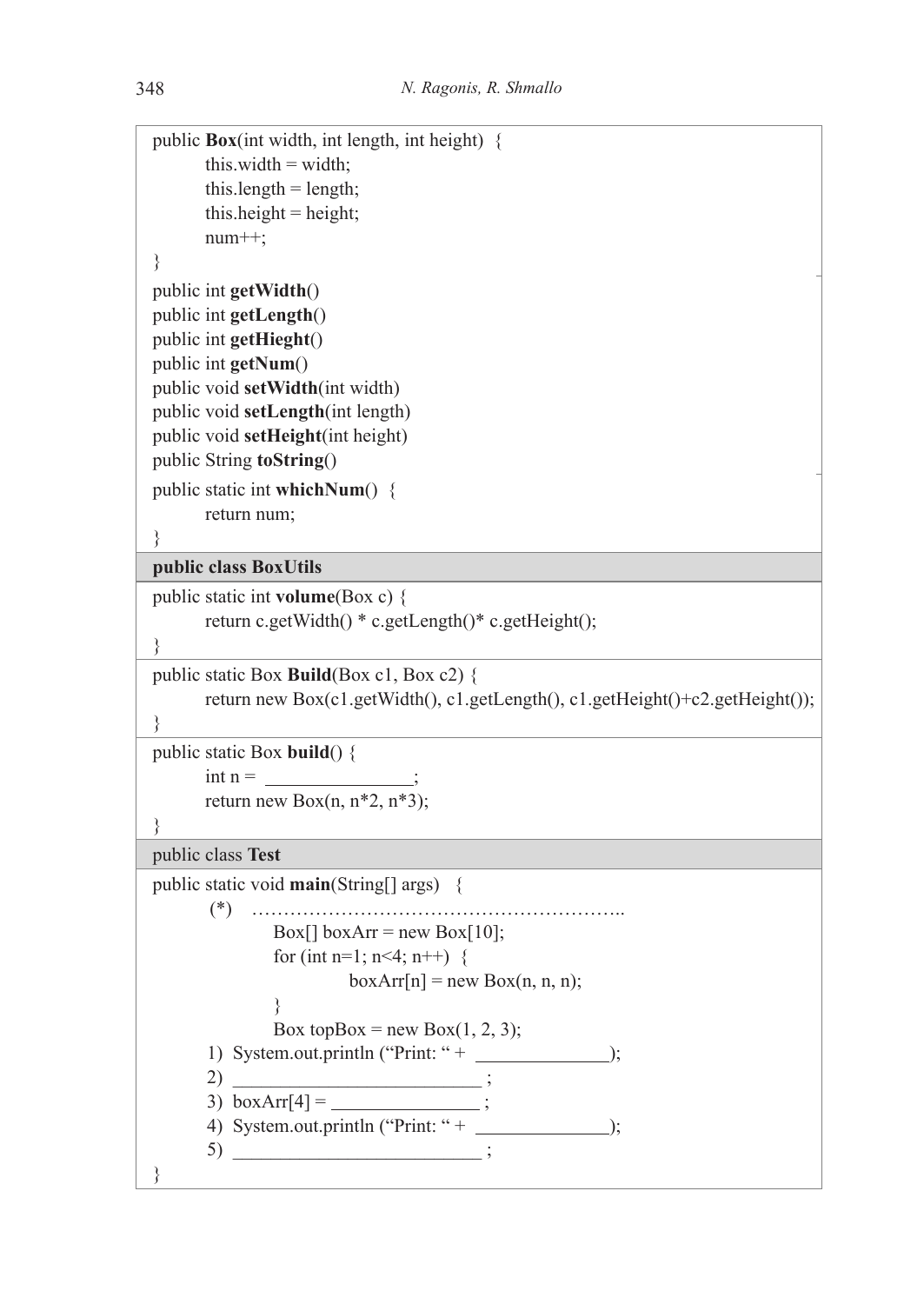## **Answer the following questions:**

- 1. Replace the statement in Line 1 at the *main()* method with each of the following statements, and state for each whether it is correct or not. If it is correct, display the output; if not, explain why.
	- I. System.out.println ("Print: " + boxArr[1].getNum());
	- II. System.out.println ("Print: " + boxArr[2].getNum());
	- III. System.out.println ("Print: " + topBox.getNum());
	- IV. System.out.println ("Print: " + Box.getNum());
- 2. Replace the statement in Line 1 at the *main()* method with each of the following statements, and state for each whether it is correct or not. If it is correct, display the output; if not, explain why.
	- I. System.out.println ("Print:" +  $boxArr1$ ].whichNum ());
	- II. System.out.println ("Print:" + topBox.whichNum ());
	- III. System.out.println ("Print:" + Box.whichNum ());
- 3. In the *main()* method at the place marked by (\*) the programmer added the next instruction: System.out.println ("Print: " + Box.whichNum());
	- a. State whether it is correct or not. If it is correct, display the output; if not, explain why.
	- b. Instead of *Box*, the programmer wrote *boxArr[0]*; state whether it is correct or not. If it is correct, display the output; if not, explain why.
- 4. What do you think the *num* variable stands for and how/why do the *static* properties support it?
- 5. Do you think it is necessary to include the conventional *setNum(int num)* method in the class *Box*? Explain your answer.
- 6. Do you think that each *static* variable should be initialized by 0 (zero)? Please explain your answer. If you think differently, suggest a scenario where a different initialization of a *static* variable is relevant.
- 7. Explore the method *volume()* defined in class *BoxUtils*. Replace the statement in line 2 at the *main()* method with each of the following statements, and state for each whether it is correct or not. If it is correct, display the output; if not, explain why.
	- I. System.out.println ("The volume is:" + topBox.volume (topBox));
	- II. System.out.println ("The volume is:" + volume (topBox));
	- III. System.out.println ("The volume is:" + BoxUtils.volume (topBox));
- 8. The programmer seeks to relocate the *volume()* method defined in class *BoxUtils* and to define it at class *Box*; should any change be made? If not, explain your position; if yes, write down the method with the required changes and explain the changes.
- 9. Where do you think it is more appropriate to define the method *volume()*, in class *BoxUtils* or in class *Box*? Explain your answer.
- 10. Complete the instruction in line 3 at the *main()* method to build a new box using the *build* method that has two parameters. Choose any two boxes previously created.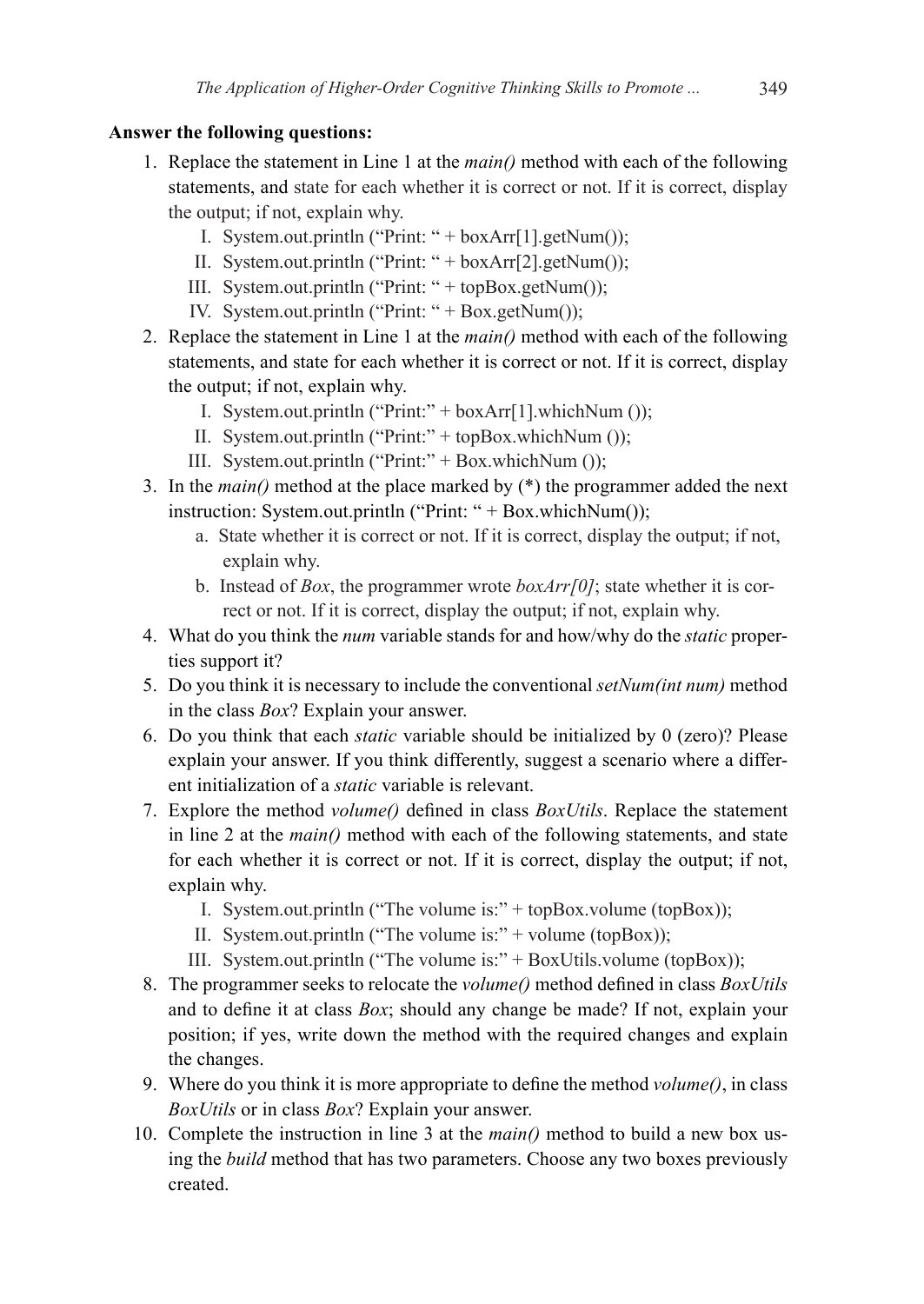- 11. Complete the instruction in line 4 in the *main()* method in order to print the value of *num*.
- 12. What will be the output of the instruction you completed in line 4 (question 11)?
- 13. If the access modifier of the class *Box num* variable is changed from *private* to *public*, can the instruction in line 4 at the *main()* method be written differently from what you suggested in question 11? Explain your determination, and if your answer is positive please write the new instruction.
- 14. Complete the instruction "int n = …" in the method *build()* defined in class *Box-Utils* so *n* will be assigned the value of *num* from class *Box*.
- 15. In class *BoxUtils*, two methods named *build* are defined, one with two parameters and the other with none. Those two methods return a new object of class *Box*. Does their declaration follow your answer to question 5 in relation to what the *static* variable *num* stands for? Do they keep the objective of *num* objective?
- 16. Develop a method in class *Box* to achieve the same task as the method *build()* with no parameters in class *BoxUtils*.
- 17. Do you think that it is more appropriate to define the two build methods defined in the class *BoxUtils* in the class *Box*? elaborate your considerations.
- 18. The programmer adds the next *sumHights()* method to the class *Test*. The method aims to return the sum of heights of the boxes in the array of boxes. See the method code and add relevant parameter/parameters, if needed.

```
public static int sumHeights(\qquad - ? -) {
       int sum = 0;
       for (int i=1; i<br/>boxes.length && boxes[i] != null; i++) {
             sum+= boxes[i].getHeight();
        }
        return sum;
}
```
- 19. In line 5 at the *main()* method, write an instruction to call the method *sumHeights()*, in relation to the array of boxes existing in the *main()* method.
- 20. The programmer wishes to relocate the *sumHeights()* method from the class *Test* to the class *BoxUtils*. Which changes should be made in the method code or in the method call?
- 21. The class *Box* should fulfill a new request. Each object has to have an attribute that expresses its unique identification: a serial number, which will start with the string "SN" rollowing its unique number. For example, the serial number for the first box will be "SN\_1", the second will be "SN\_2", etc. Make all the needed changes in the class *Box*.
- 22. What additional objective of a *static* variable can fit into the implementation of this project? Write down what the purpose of this variable is, for what it can be used, and where it will be defined.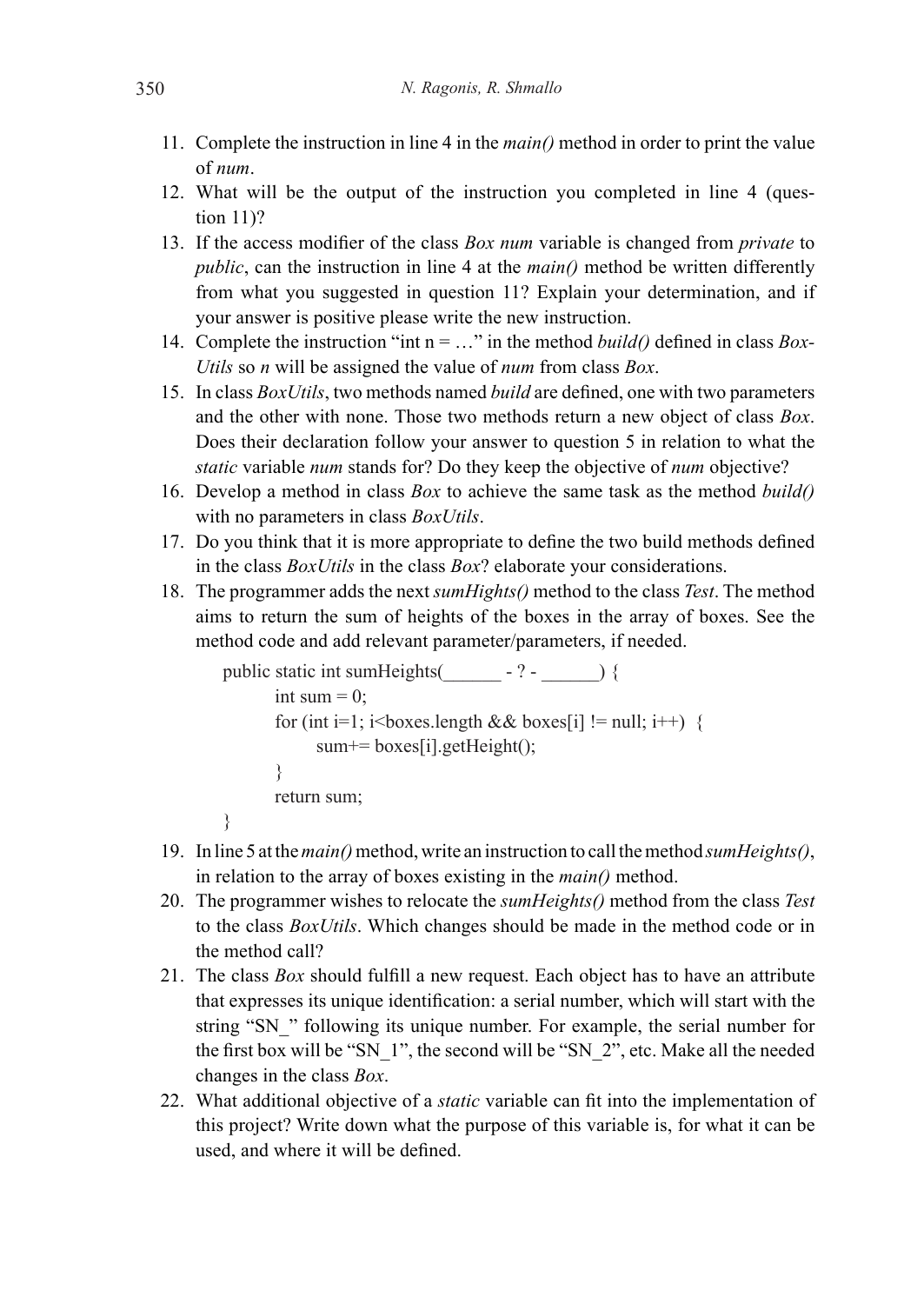# **Appendix C: Mapping All Question Classifications**

|                                            |          |                                  |                                                                                  |                                                           | . .       | $\sim$                       |                         |       |                  | $\check{ }$    |                |                         |                |                |                       |               |                     |                            |                                                             |                                                                 |
|--------------------------------------------|----------|----------------------------------|----------------------------------------------------------------------------------|-----------------------------------------------------------|-----------|------------------------------|-------------------------|-------|------------------|----------------|----------------|-------------------------|----------------|----------------|-----------------------|---------------|---------------------|----------------------------|-------------------------------------------------------------|-----------------------------------------------------------------|
| $rac{5t}{\sqrt{2}}$<br>$rac{5t}{\sqrt{2}}$ |          | Static aspects                   |                                                                                  |                                                           |           |                              |                         |       | Bloom's taxonomy |                |                |                         |                |                |                       | SOLO taxonomy |                     |                            |                                                             | Category of $ PSQ^*$                                            |
|                                            |          | $\, {\bf B}$                     | $\overline{C}$                                                                   | $\mathbf D$                                               | ${\bf E}$ | $\overline{F}$               | $\overline{\mathbf{G}}$ | $\,1$ | $\overline{c}$   | $\mathfrak{Z}$ | $\overline{4}$ | 5                       | $\overline{6}$ | $\overline{P}$ | $\overline{\text{U}}$ |               | $\mathbf{M}$ $\,$ R | $\mathop{\rm EA}\nolimits$ | Type of<br>question                                         |                                                                 |
| $\,1\,$                                    |          | $\rm B1$<br>B2<br>B <sub>3</sub> | C <sub>3</sub>                                                                   | $\mathop{\rm D}\nolimits1$                                | E3        |                              |                         |       |                  | $\mathbf X$    |                |                         |                |                |                       | $\mathbf X$   |                     |                            | $\frac{3}{4}$<br>$\overline{6}$                             | $\frac{2}{3}$                                                   |
| $\sqrt{2}$                                 |          |                                  | C <sub>4</sub>                                                                   | $\rm{D}2$                                                 |           |                              |                         |       |                  | $\mathbf X$    |                |                         |                |                |                       | $\mathbf X$   |                     |                            | $\frac{3}{4}$<br>$\overline{6}$                             | $\frac{2}{3}$                                                   |
| $\mathfrak{Z}$                             |          |                                  | C <sub>4</sub>                                                                   | D1<br>D2<br>D <sub>5</sub>                                |           |                              |                         |       |                  | $\mathbf X$    |                |                         |                |                |                       |               | $\mathbf X$         |                            | $\overline{\mathbf{3}}$<br>$\overline{4}$<br>$\overline{6}$ | $\overline{\mathbf{c}}$<br>$\mathfrak{Z}$                       |
| $\sqrt{4}$                                 |          |                                  |                                                                                  |                                                           |           | ${\rm F}1$<br>$\rm F2$<br>F3 |                         |       |                  |                |                | $\mathbf X$             |                |                |                       |               | $\mathbf X$         |                            | 5<br>11                                                     | $\,1$<br>$\sqrt{ }$                                             |
| 5                                          |          |                                  |                                                                                  |                                                           |           | F4                           |                         |       |                  |                |                | $\mathbf X$             |                |                |                       |               | $\mathbf X$         |                            | $11\,$                                                      | $\,1$<br>$\overline{c}$                                         |
| 6                                          |          |                                  |                                                                                  |                                                           |           | F4                           |                         |       |                  |                |                | $\mathbf X$             |                |                |                       |               |                     | $\mathbf X$                | $\sqrt{6}$<br>$11\,$                                        | $\,1\,$<br>$\overline{\mathbf{c}}$                              |
| $\sqrt{ }$                                 |          |                                  |                                                                                  | $\mathop{\rm D}\nolimits1$<br>$\rm{D}2$<br>D <sub>4</sub> |           |                              |                         |       |                  |                | $\mathbf X$    |                         |                |                |                       |               | $\mathbf X$         |                            | $\overline{3}$<br>$\overline{4}$<br>$\overline{6}$          | $\frac{2}{3}$                                                   |
| 8                                          | A2<br>A3 |                                  |                                                                                  |                                                           |           |                              |                         |       |                  | $\mathbf X$    |                | $X - X$                 |                |                |                       |               | $\mathbf X$         |                            | 11<br>12                                                    | $\overline{\mathbf{c}}$<br>$\overline{\mathbf{3}}$<br>$\,$ $\,$ |
| $\overline{9}$                             |          |                                  |                                                                                  |                                                           |           |                              | ${\rm G1}$              |       |                  |                |                | $\mathbf{X}-\mathbf{X}$ |                |                |                       |               |                     | $\mathbf X$                | 11                                                          | $\,1$<br>$\overline{c}$                                         |
| $10\,$                                     |          |                                  |                                                                                  | D2                                                        |           |                              |                         |       |                  | $\mathbf X$    |                |                         |                |                |                       | $\mathbf X$   |                     |                            | $\boldsymbol{7}$                                            | 5                                                               |
| $11\,$                                     |          |                                  | $\mathop{\rm C}\nolimits1$<br>C <sub>2</sub><br>C <sub>3</sub><br>C <sub>4</sub> |                                                           |           |                              |                         |       |                  | $\mathbf X$    |                |                         |                |                |                       | $\mathbf X$   |                     |                            | $\boldsymbol{7}$                                            | 5                                                               |
| $12\,$                                     |          | $\rm B1$<br>B2<br>B <sub>3</sub> |                                                                                  |                                                           |           |                              |                         |       |                  |                | $\mathbf X$    |                         |                |                |                       | $\mathbf X$   |                     |                            | $\mathfrak{Z}$<br>$\overline{4}$                            | $\mathfrak{Z}$                                                  |
| 13                                         |          |                                  |                                                                                  |                                                           |           | F4                           |                         |       |                  |                |                | $\mathbf X$             |                |                |                       |               | $\mathbf X$         |                            | $\mathfrak{Z}$<br>$\overline{4}$<br>$\,$ $\,$<br>$11\,$     | $\sqrt{2}$<br>$\overline{4}$<br>$\,$ $\,$                       |
| 14                                         |          |                                  | C4                                                                               | D1<br>D2                                                  |           |                              |                         |       |                  | $\mathbf X$    |                |                         |                |                |                       | $\mathbf X$   |                     |                            | $\overline{\mathcal{I}}$                                    | 5                                                               |

Table C1 Mapping All Question According to the five Classifications

Continued on next page